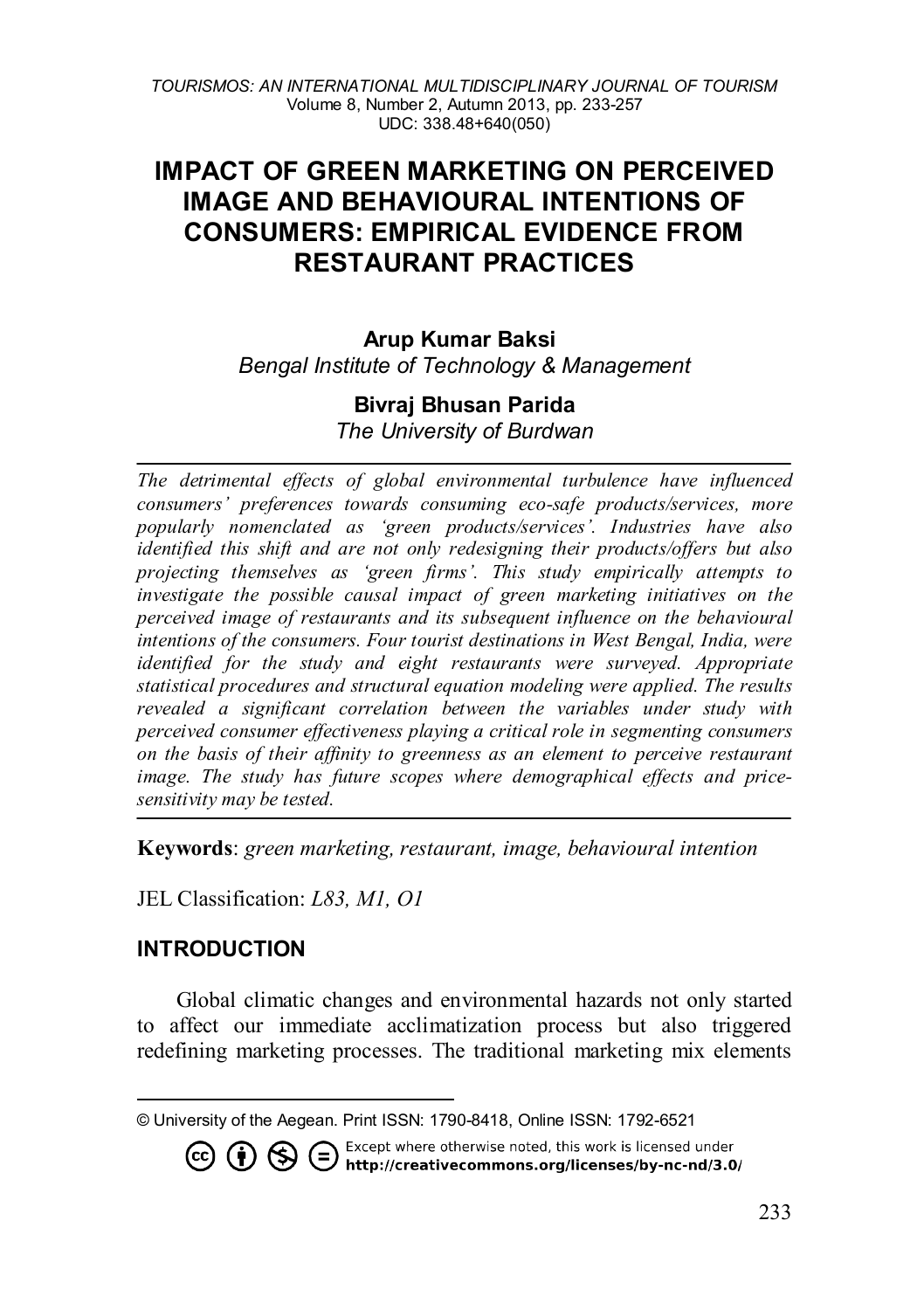are giving way to a new set of 4Ps : planet, people, profits and progress compelling the firms to re-prioritize their objectives. Awareness campaigns across all the cross-sections of social hierarchy has been instrumental in changing the perception of product and service quality amongst the consumers. Contemporary consumers have started to prefer products/services which environmentally sustainable. The consumers' perspective for green products/services includes the basic characteristics, which are functional performance and non-essential characteristics that convey secondary benefits namely environmental performance (Manaktola and Jjauhari, 2007). Green marketing initiatives which started as a trend has been converted to a way of doing business, so much so, that green marketing initiatives were highlighted in corporate communications and in many occasions this has been used as a unique selling proposition or a differentiator. Hospitality and tourism industry adopted green marketing as a potential tool to detangibilize their offers when it comes to perception of service quality. However, Driessen (2005), in a study, found that an optimum level of green-adopted must be found to avoid being perceived as a niche-green marketer and loosing competitive advantage in the long run. Therefore while designing their green offers, particularly the service sector namely the hospitality and tourism firms, must evaluate the inclination of their consumers towards greenness by analysing their values and beliefs as they lead to pro-environmental behaviours (Reser and Bentrupperbaumer, 2005; Stern, 2000). Pooley and O'Connor (2000) observed that mere advertisements, highlighting green initiatives by a firm, do not foster pro-environmental behaviours. Therefore, for sustainable image development based on green marketing initiatives, a profound environmental education requires to be disseminated.

The objective of this study were (a) to examine possible cause and effect linkages between perceived green practices by the restaurants, perceived green image of the same by the consumers and behavioural manifestation of the consumers, (b) to identify the mediating effects of perceived consumer effectiveness on the aforesaid link and (c) to justify the research model framework (Fig.1). The layout of this paper following the introduction is displayed as review of literature with hypotheses formulation and research model framework, methodology, data analysis and interpretation and conclusion.

## **REVIEW OF LITERATURE**

234 In the latter half of the 1980s the concept of environmental marketing or green marketing surfaced for the first time (Peattie and Crane, 2005,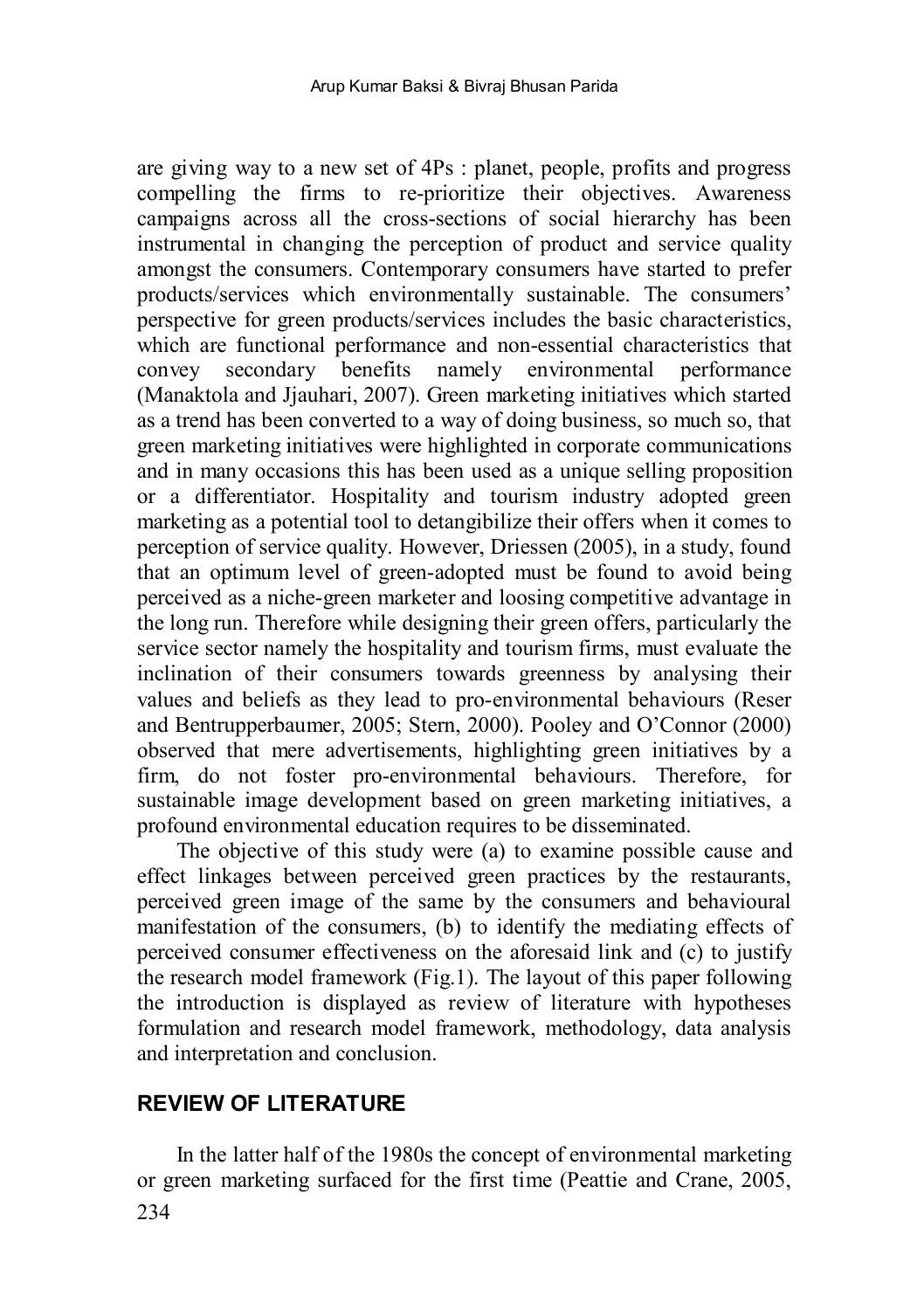D'Souza, Taghian, Lamb and Peretiatkos, 2006). The hospitality sector realized that overlooking environmental issues will accelerate environmental decline, thereby, limiting sustainable growth (Amposta, 2008). With the deterioration of global ecological balance and increase in awareness to restore the same, the consumption pattern of the consumers gradually started to favour products and services which promised to be less damage-causing on environment. Richins and Scarinci (2009) confirmed the notion of environmental damage being caused by the emission of green house gases by resorts in Florida, USA and affirmed the issue of green consumption. Researchers explored the hospitality industry, which covers a broad spectrum of services namely hotel and restaurant, tourism, logistic support provider etc., to understand the changing decision making pattern of the consumers with regard to consumption of green products and services (Choi and Parsa, 2006, Han et al., 2009). Sustainable tourism has emerged as a new paradigm in response to destination vulnerability under tourism pressure. Baros and David (2007) proposed a sustainable value map as a pavement towards sustainable tourism development. In a study conducted by Han et al. (2009), it was revealed that the intention of customers to visit a green hotel is stimulated by predictors' attitude, subjective norm and perceived behavioural control. Dutta, Umashankar, Choi and Parsa (2008) in a comparative study on restaurants in India and USA found different reasons for customers willing to pay higher price for green practices. As green marketing practices became a compulsive strategic initiatives of the hospitality industry, researchers pondered over the impact of green practices on consumer behaviour. Jeong and Jang (2010) observed that customers' perceived ecological image of a restaurant positively affects customers' ecological behavioural intention. Hoteliers have started deploying environmental management system (EMS) with an objective to ensure greener services and to suit the behavioural pattern of the consumers. Specific measures were taken up to address the issues regarding energy consumption by the hoteliers and restaurant operators following analysis of consumption pattern of the same (Kasim, 2007, Deng, 2003, Dascalaki and Balaras, 2004, Becken et al., 2001), nature and gamut of water consumption (Bohdanowicz, 2005, Alexander, 2002), waste management (Kazim, 2007) and overall sustainable environmental management (Bohdanowicz and Martinac, 2003, Revilla, Dodd and Hoover, 2001). Tinsley and Pillai (2006) pointed out that growing environmental concern has considerably resulted in an increase in concern of the firm towards ensuring environmental risk minimization. Based on the notion put forward by Khairat and Maher (2012) that environmental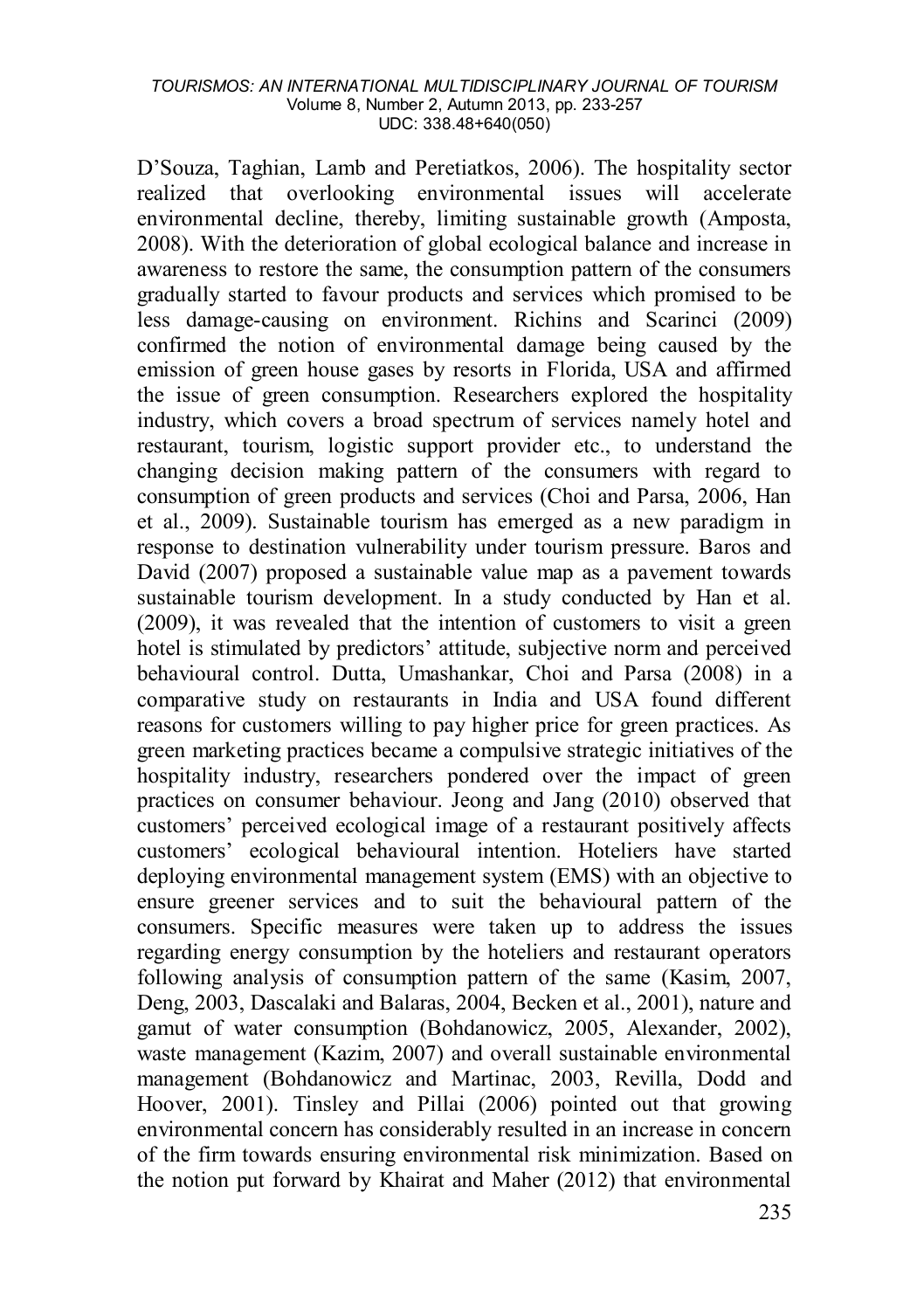tourism lacks adequate strategic implementation from the perspective of tour operators. Sandalidou et al. (2000) pointed out to the preference of the consumers towards foodstuffs that are produced and processed by natural methods. In addition, Gavruchenku et al. (2003) considered that nowadays consumers are interested in ecologically clean products due to health and environmental reasons as well as the increasing concern of safe and quality food. Shubert, (2008) was also of the opinion that consumption of healthy food is a growing demand for the consumers in the face of degrading environment owing to pollution. As health promotion has evolved from a major focus on individual change toward a greater focus on the environments in which people live, work and recreate, restaurants are now being targeted as appropriate organizations for change (Sebally, 2011). Potter and Williams, (1996) studied the Australian consumers attitudes towards green and healthy restaurants which are known to provide healthy food choices, smoke free dining areas and good standards of food hygiene in order to estimate the consumers' views about using restaurants as a setting for health promotion and, specifically, for providing low-fat healthy food choices. The results of the study indicated that consumers showed interest in green restaurants, specifically females consumers, people concerned with fitness, overweight people, people on dietary constraints for health reasons, and finally the image-conscious consumers. Moreover, Shubert (2008) found that with the increasing awareness of global climate change and natural disasters, environmental protection is an issue of high topicality and relevance and this is also true for the hospitality and tourism industry where businesses often rely on the integrity of the environment. Employing and marketing green practices, could help restaurants to establish a new niche for environmentally concerned customers, and therefore increase sales and long-term profits. In fact, restaurants who exhibit strong interest in environmental issues and actively participate in eco-friendly practices could distinct themselves from other businesses, hence creating a significant competitive advantage.

The consumer decision related to selection of hotels and restaurants also has been influenced by this novel marketing domain. Gustin and Weaver (1996), in a study, observed that consumers' interest to stay in a hotel and avail its allied services, namely restaurant and dining facilities was influenced by the pro-environmental policies adopted and executed by the hoteliers. A study conducted by Hines, Hungerfor and Tomera (1987) in the hospitality industry revealed that consumers' intent to purchase the services offered by hotels is predominantly influenced by the factors of environmental behavioural model namely consumers'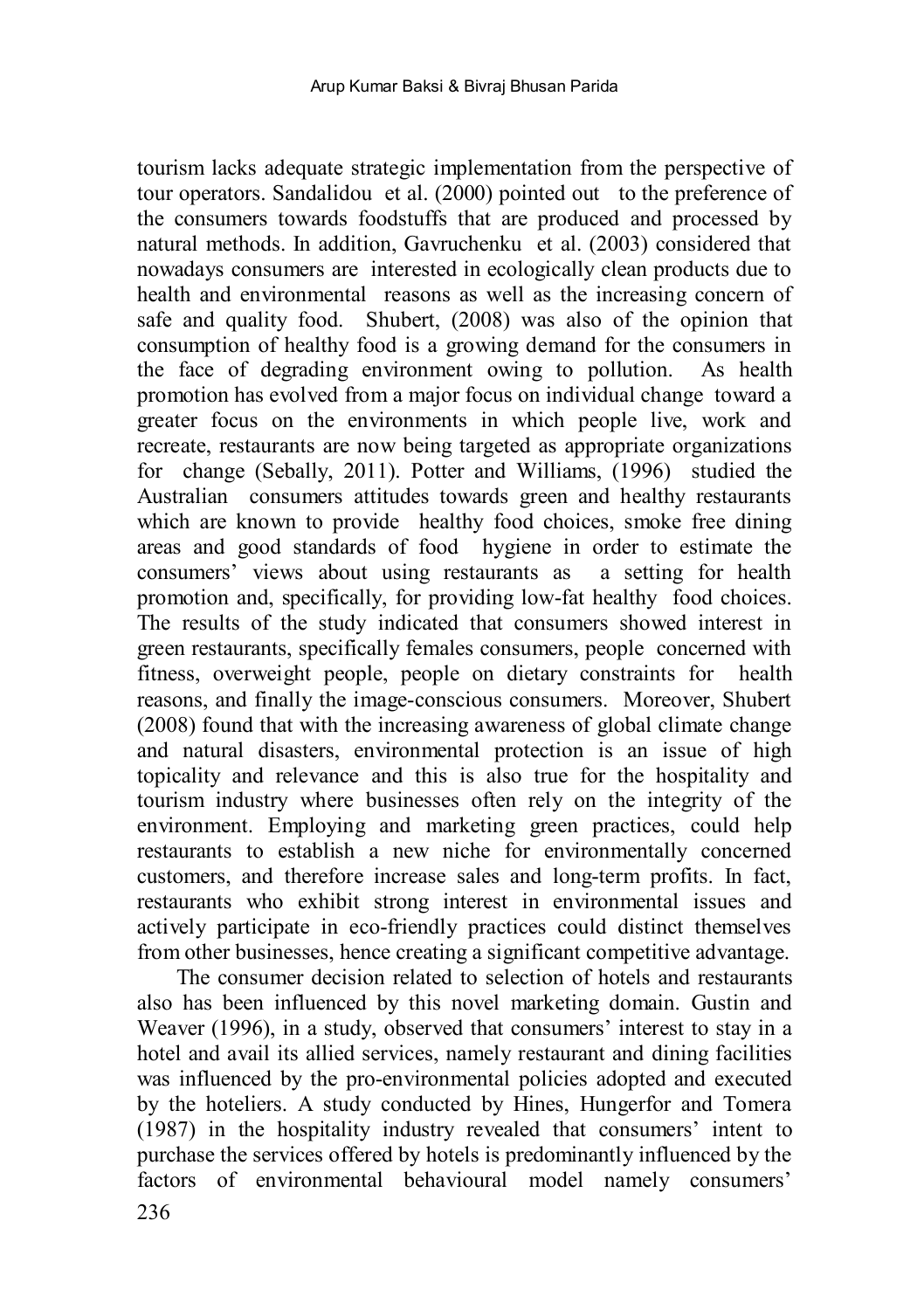awareness level about environmental issues, consumers' attitudes towards environmental strategy and their perceived self efficacy. Vieregge et al (2007) explored consumer perception of green restaurant chain in Switzerland and found that consumers appreciate the initiatives taken up by the chain to promote green marketing. Being green and offering green has emerged as an image-building tool for the hospitality industry.

Researchers indicated that a good corporate image helps companies establish and maintain loyal relationship with customers (Andreassen & Lindestad, 1998; Nguyen & Leblanc, 2001; Robertson, 1993). However, the past studies on green product consumption are mainly focused on demographical and psychological characteristics of green consumers or investigated the relationship between consumers' behavioral intentions and other antecedents of green purchasing in the decision-making process (Chan & Lau, 2000; D'Souza, Taghian, & Khosla, 2007; Straughan & Roberts, 1999). Perceived image of a restaurant and its impact on consumers is considered to be of utmost significance as the services of restaurant cannot be evaluated before dining experience (Jeong and Jang, 2010) due to its inherent intangibility and heterogeneity. Therefore in alignment with consumers' gradual shift towards greenness, perceived green image can act as a significant differentiator of services. A number of researchers in hospitality industry explored the eco- friendly decisionmaking processes of hotel customers (Choi & Parsa, 2006; Han et al., 2009). The perceived green image of a restaurant can be influenced by the green practices and can serve as an evaluative criteria (Bloemer and Ruyter, 1998; Ryu et al., 2008). A number of studies conducted by the researchers found that the behavioural pattern of the consumers having inclination towards green purchases is mostly influenced by perceived consumer effectiveness (PCE) towards solving environmental problems and that higher the PCE greater will be the probability of the consumers investing in green products and services (Chan and Lau, 2000; do Paco, Arminda, Raposo and Lino, 2009; Gilg et al., 2005; Gustin and Weaver, 1996; Straughan and Robberts, 1999). Researchers also tried to correlate consumers' desire to adopt green products and services with the cost of adoption. In their study on Indian hotels, Manaktola and Jauhari (2007) found that although consumers' are behaviourally inclined towards green products/services, only 15% are willing to bear the hike in cost due to integration of environmental initiatives by the firms while the rest of the consumers feel that it should be either borne by the hotel or be shared. While identifying the impact of tourist demand in hotel rooms on the investment of hotel chains on environmental quality, Accinelli, Brida and Carrera (2007), observed that the hotel chains must increase the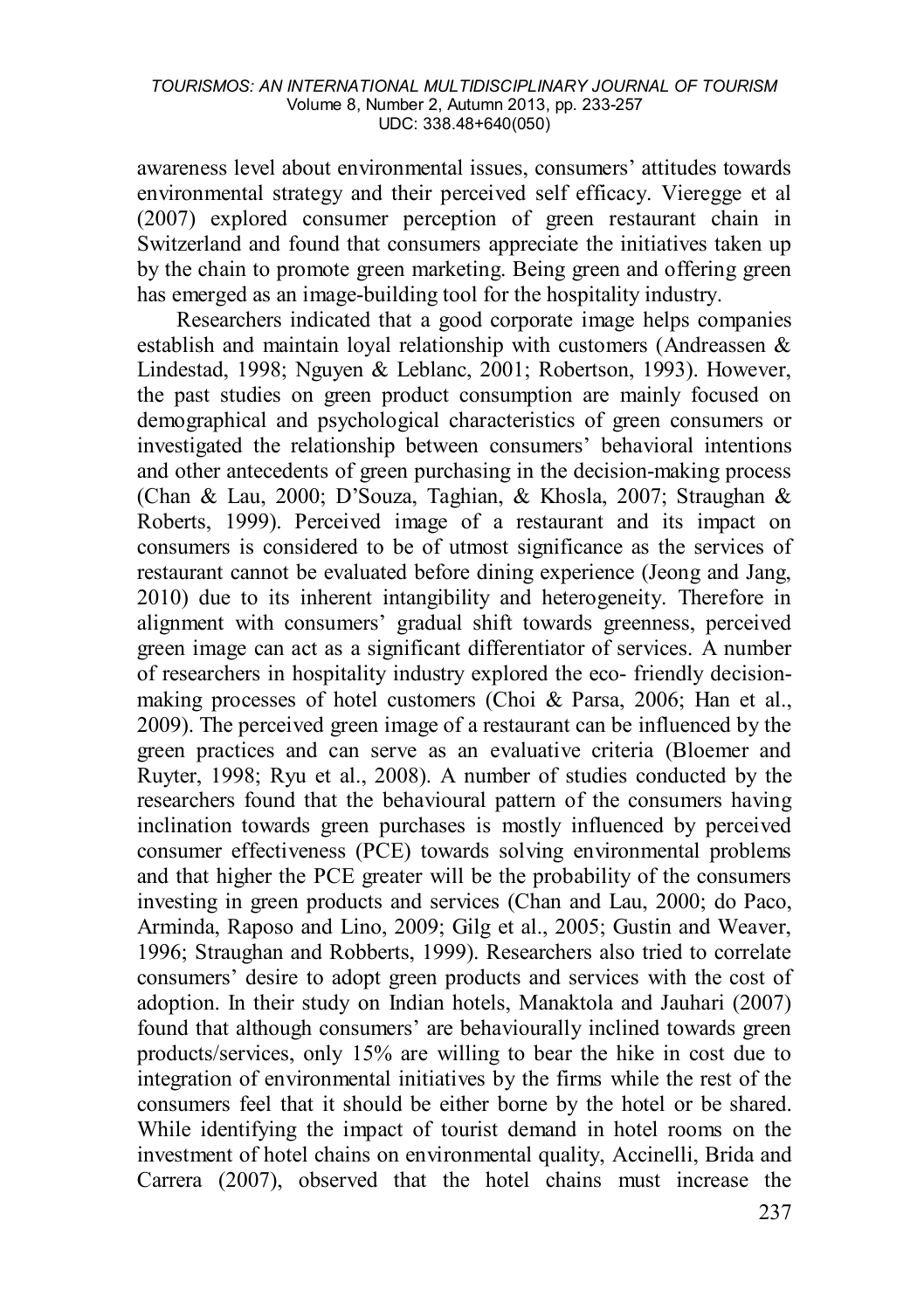investment towards maintaining environmental quality in the face of increased tourist activity.

Review of literature revealed a dearth in study concerning green initiatives by the restaurants and the subsequent impact of the same on consumer perception of firm image and behavioural manifestation. Literature has also remained inconclusive with respect to studies conducted on restaurants of Indian origin. This study empirically attempts to explore the link between green initiatives adopted and communicated by the restaurants, perceived image of the same by its consumers and the possible impact of firm-image (restaurant) based on green marketing, on consumers' behavioural manifestation. Additionally, the researchers aim to test a conceptual framework exploring the causal relationship between the major variables namely perceived green practices by the restaurants, perceived green image and behavioural manifestation of consumers (attitudinal loyalty, propensity to switch, will to pay more, external response and internal response). As a concluding effort the researchers seek to identify the difference, if any, between the high PCE and low PCE consumers in perceiving restaurant image on the basis of green offers and their subsequent behavioural intention.

## **Formulation of hypothesis and research model framework**

Apropos to the literature reviewed, the following hypotheses were formulated:

*H1: Perception of green practices adopted by the restaurants will have an impact on perceived image of the consumers regarding the same* 

*H2: Perceived image of the consumers will have an effect on the manifestation of their behavioural intention.*

*H3: Consumers with higher perceived consumer effectiveness (PCE) will have greater impact on perceived green practices-perceived imagebehavioural link.*

*H4: Consumers with lower perceived consumer effectiveness (PCE) will have lesser impact on perceived green practices-perceived imagebehavioural link.*

Based on the literature reviewed and hypotheses framed, the following model framework was proposed (Fig.1):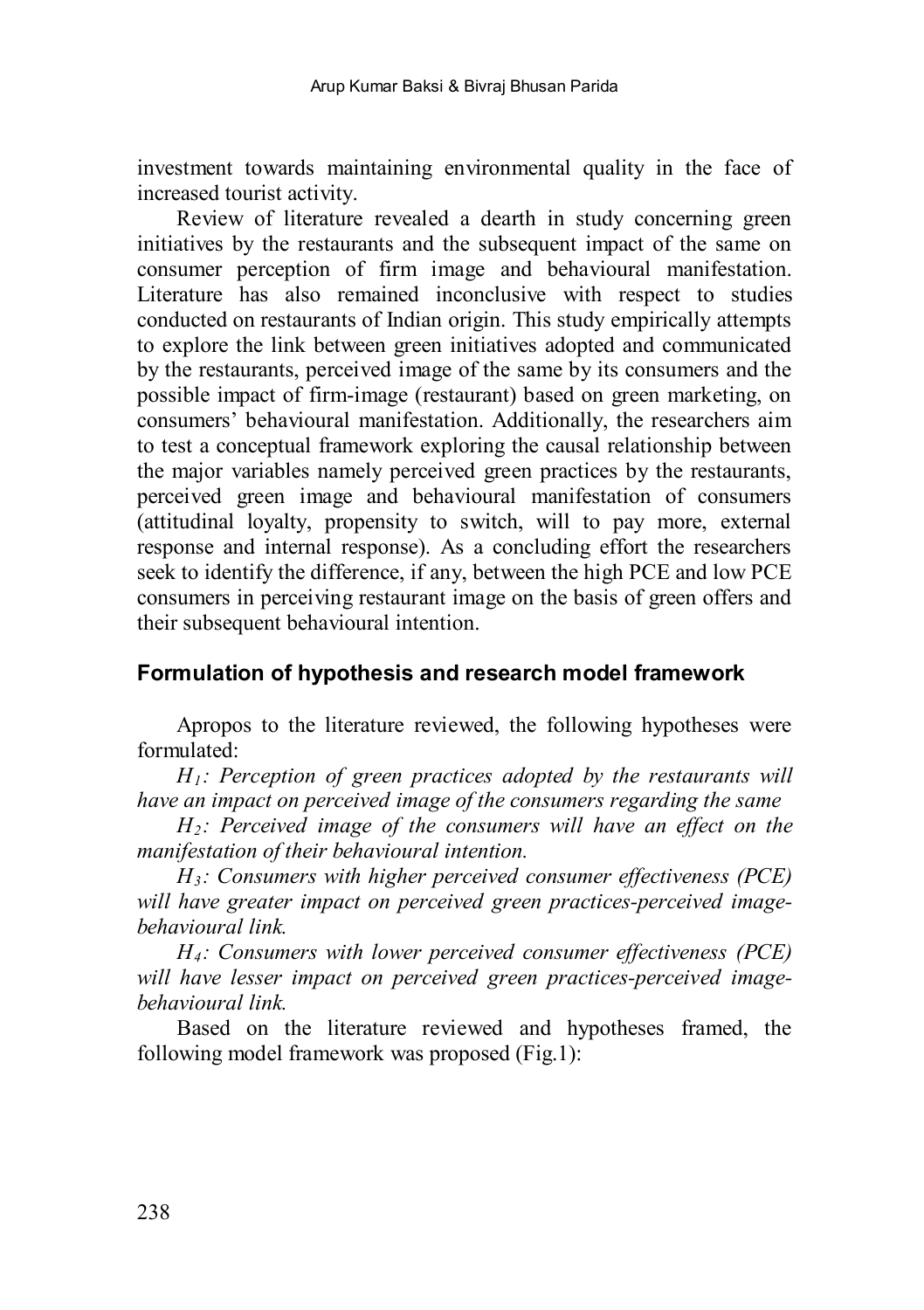

**Figure 1** Proposed research model framework

## **METHODOLOGY**

The objective of the study were (a) to examine possible cause and effect linkages between perceived green practices by the restaurants, perceived green image of the same by the consumers and behavioural manifestation of the consumers, (b) to identify the mediating effects of perceived consumer effectiveness on the aforesaid link and (c) to justify the research model framework (Fig.1). To conduct the study eight (8) restaurants were identified in four distinct tourist destinations in West Bengal namely S.K. restaurant and Salbithi (Santiniketan), Keventers and Cake Lady (Darjeeling), The Palm Resort and Hotel Sea Coast (Digha), Sundarban Mangrove Retreat and Tiger View Point Resort (Sundarbans). The study was comprised of two phases. Phase-I involved a pilot study to refine the test instrument with rectification of question ambiguity, refinement of research protocol and confirmation of scale reliability was given special emphasis (Teijlingen and Hundley, 2001). FGI was administered. Cronbach's α coefficient (>0.7) established scale reliability (Nunnally and Bernstein, 1994). The structured questionnaire thus obtained after refinement contained four sections. Section-I asked the respondents to rate the importance of green practices adopted by the restaurants, section-II asked the respondents (customers) about their perception of green practices adopted by the restaurants where they dine frequently, section-III was intended to generate response from the respondents with regard to their level of perceived green-image about the restaurants where they dine frequently , section-IV was designed to understand their behavioural intention as an output to perceived green image of the restaurant, section-V was designed to assess the respondents' attitudes and beliefs which may positively influence the out-come of ecological problems (perceived consumer effectiveness) and section-VI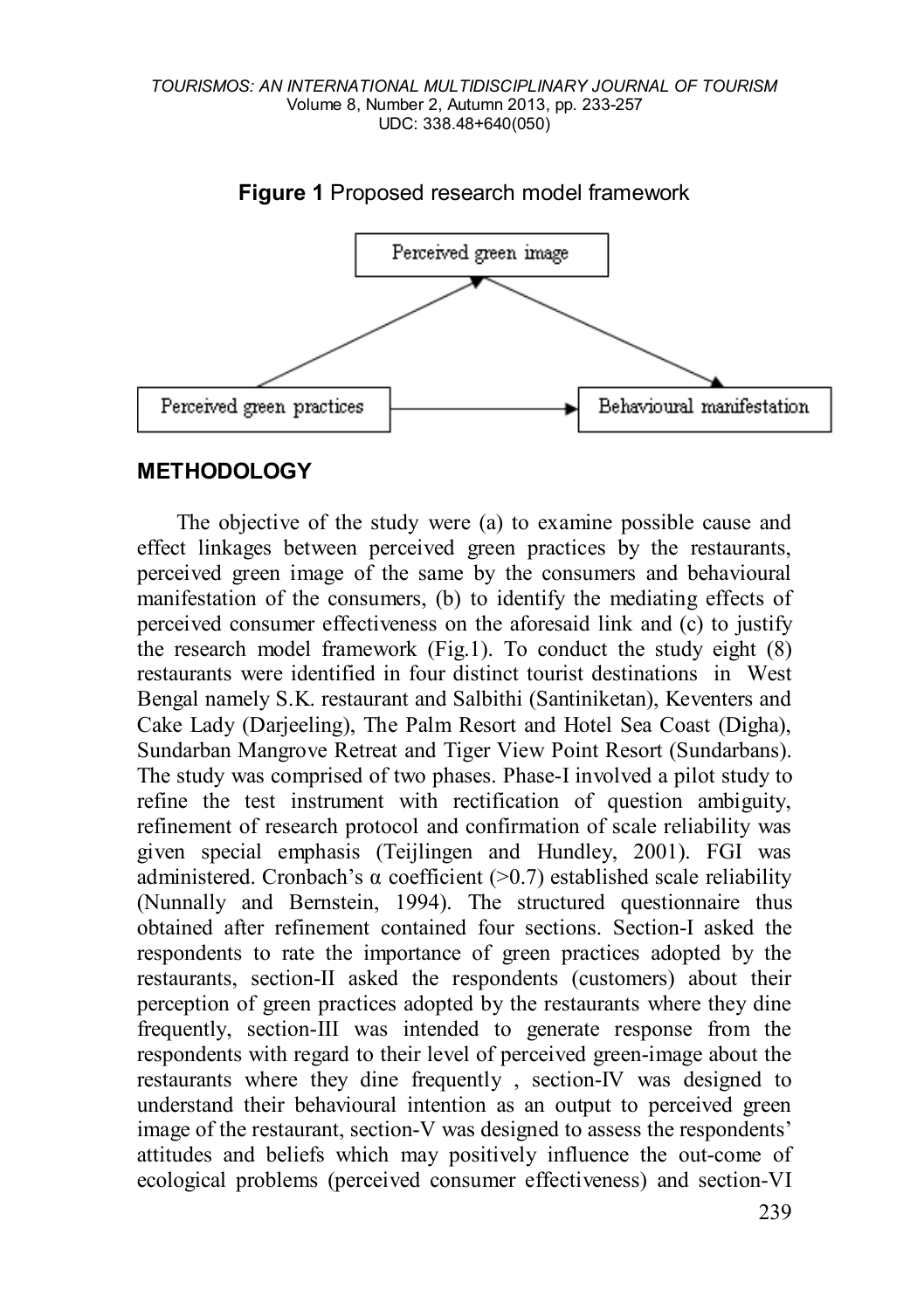focused on demographic data of the respondents. The second phase of the cross-sectional study was conducted by using the structured questionnaire. Systematic simple random sampling technique was administered as every fifth customer coming out of the restaurant was requested to fill-up the questionnaire. A total number of 1000 questionnaires was used which generated 589 usable responses with a response rate of 58.90%.

### **Factor constructs measurement**

To develop a measure for perception of significance of green practices 12 items used by Jeong and Jang (2010) were used, to measure perceived green practices 12 items were identified following the literature reviewed and adopted by Jeong and Jang (2010). The study used four 'perceived green image' items based on the studies conducted by Jeong and Jang (2010), Schwaiger (2004) and LeBlanc and Nguyen (1996). To obtain response with regard to behavioural intentions of customers, the Behavioural Intention Battery (BIB) developed by Zeithaml et al (1996) was used consisting of 13 items. Finally, to develop the constructs for perceived consumer effectiveness (PCE), 3 items were used (Jeong and Jang, 2010, Straughan and Roberts, 1999). A 7 point Likert scale (Alkibisi and Lind, 2011) was used to generate response, with '1' indicating extremely unimportant/strongly disagree and '7' indicating extremely important/strongly agree.

## **Reliability and validity test**

Exploratory factor analysis (EFA) was deployed using principal axis factoring procedure with orthogonal rotation through VARIMAX process with an objective to assess the reliability and validity of all factor constructs. Secondly confirmatory factor analysis (CFA) was used to understand the convergence, discriminant validity and dimensionality for each construct to determine whether all the items measure the construct adequately as they had been assigned for. Finally, LISREL 8.80 programme was used to conduct the Structural Equation Modeling (SEM) and Maximum Likelihood Estimation (MLE) was applied to estimate the CFA models.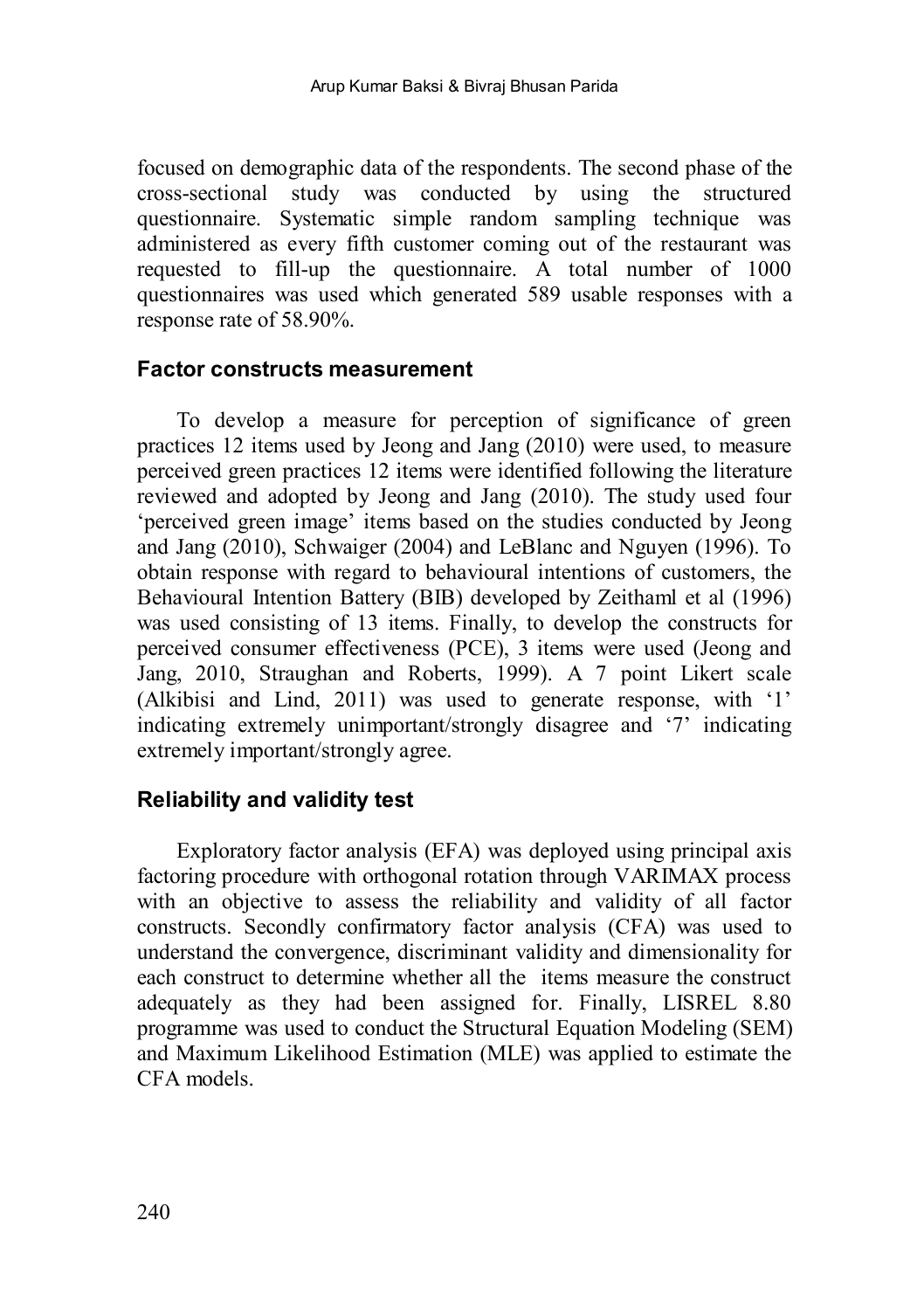# **DATA ANALYSIS AND INTERPRETATIONS**

The demographic data collected from the respondents were presented in Table 1.

| Demographic<br><b>Variables</b> | <b>Factors</b>                         | Frequency | $\frac{0}{0}$ |
|---------------------------------|----------------------------------------|-----------|---------------|
|                                 | Male                                   | 402       | 68.25%        |
| Gender                          | Female                                 | 187       | 31.75%        |
|                                 | $\leq$ 21 years                        | 7         | 1.19%         |
|                                 | 22-32 years                            | 309       | 52.46%        |
| Age                             | 33-43 years                            | 172       | 29.20%        |
|                                 | 44-54 years                            | 69        | 11.71%        |
|                                 | $\geq$ 55 years                        | 32        | 5.44%         |
|                                 | $\le$ Rs. 14999.00                     | 9         | 1.53%         |
| <b>Income</b>                   | Rs. 15000-Rs.                          | 211       | 35.82%        |
|                                 | Rs. 25000-Rs.                          | 249       | 42.27%        |
|                                 | $\ge$ Rs. 45000.00                     | 120       | 20.38%        |
|                                 | Service [govt./prv]                    | 382       | 64.85%        |
|                                 | Self employed                          | 131       | 22.24%        |
| Occupation                      | Professionals                          | 18        | 3.05%         |
|                                 | Student                                | 12        | 2.03%         |
|                                 | Housewives                             | 46        | 7.83%         |
|                                 | High school                            | 8         | 1.37%         |
| <b>Educational</b>              | Graduate                               | 410       | 69.60%        |
| qualification                   | Postgraduate                           | 149       | 25.30%        |
|                                 | Doctorate & others<br>(CA, fellow etc) | 22        | 3.73%         |

## **Table 1** Demographic data of the respondents

The results of Exploratory factor analysis (EFA) (Table-2) revealed that the Cronbach's Coefficient alpha was adequate for the measure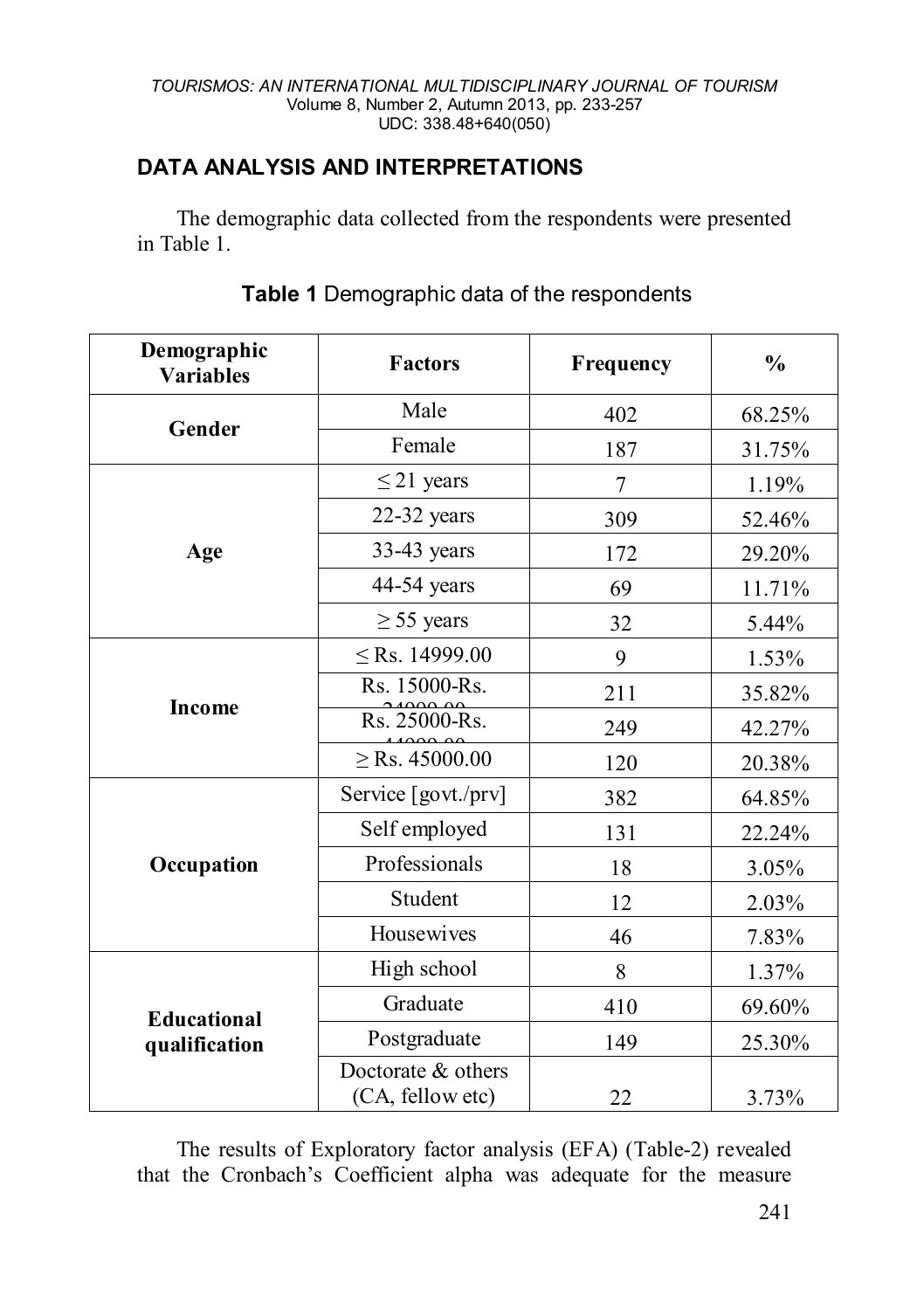justifying the internal consistency of the constructs. Each construct displayed an acceptable construct reliability with estimates well over .6 (Hair, Anderson, Tatham and William, 1998). Further to this the average variance extracted (AVE) surpassed minimum requirement of .5 (Haier et al., 1998). The KMO measure of sample adequacy (0.908) indicated a high-shared variance and a relatively low uniqueness in variance (Kaiser and Cerny, 1979). Barlett's sphericity test (Chi-square=1082.315, p<0.001) indicated that the distribution is ellipsoid and amenable to data reduction (Cooper and Schindler, 1998).

Items with very low factor loadings/cross loadings (<0.500) and poor reliability (Cronbach's' alpha) were discarded. Thus the perceived green practices were reduced to 8 items and the BIB items were reduced to 7.

| <b>Items</b>                                                                             | Factor<br>t-value<br>loadings |        | Cronbach's<br>$\alpha$ | Composite<br>reliability | Average<br>variance<br>extracted |  |
|------------------------------------------------------------------------------------------|-------------------------------|--------|------------------------|--------------------------|----------------------------------|--|
| Perceived green practices                                                                |                               |        |                        |                          |                                  |  |
| My restaurant offers<br>recycling bins for<br>disposing plastic and<br>paper cups (PGP1) | 0.854                         |        | 0.911                  | 0.911                    | 0.791                            |  |
| My restaurant has take-<br>out containers which are<br>recyclable (PGP2)                 | 0.799                         | 27 875 | 0.911                  | 0.911                    | 0.791                            |  |
| My restaurant uses<br>energy-efficient lights in<br>the seating areas (PGP3)             | 0.801                         | 25.356 | 0.911                  | 0.911                    | 0.791                            |  |
| My restaurant uses eco-<br>friendly cleaners for the<br>furniture and floors<br>(PGP4)   | 0.816                         | 28.187 | 0.911                  | 0.911                    | 0.791                            |  |
| My restaurant uses eco-<br>friendly cleaners for the<br>utensils (PGP5)                  | 0.786                         | 21.019 | 0.911                  | 0.911                    | 0.791                            |  |
| My restaurant maintains<br>greenery in its premises<br>both indoor & outdoor<br>(PGP6)   | 0.821                         | 29.709 | 0.911                  | 0.911                    | 0.791                            |  |

**Table 2** Measurement of reliability and validity of the variables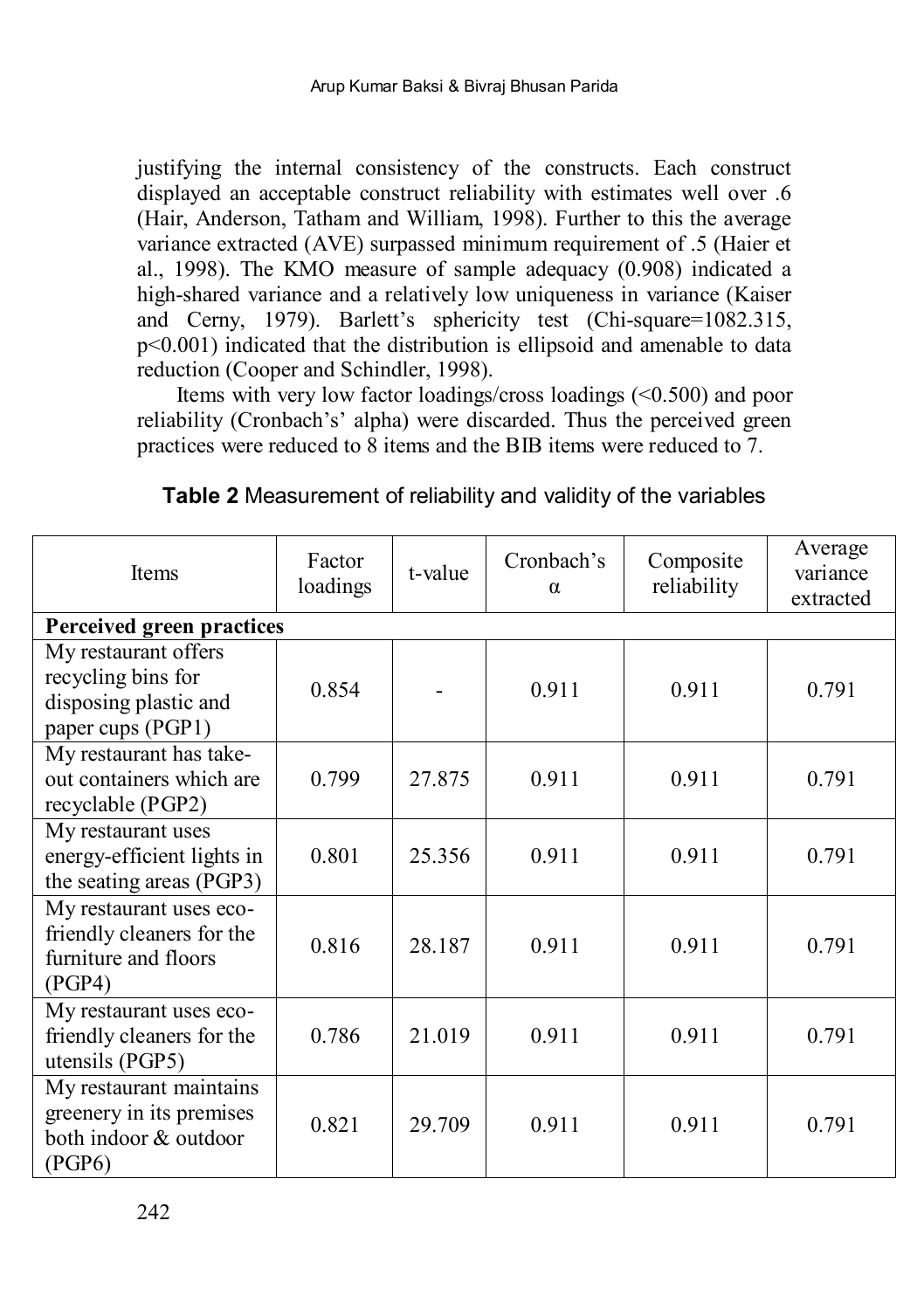| My restaurant uses<br>energy-saving and eco-<br>friendly cooling $&$<br>ventilation system<br>(PGP7)                                      | 0.823 | 30.321         | 0.911 | 0.911 | 0.791 |
|-------------------------------------------------------------------------------------------------------------------------------------------|-------|----------------|-------|-------|-------|
| My restaurant serves<br>organic food on demand<br>(PGP8)                                                                                  | 0.798 | 22.298         | 0.911 | 0.911 | 0.791 |
| Perceived green image                                                                                                                     |       |                |       |       |       |
| My restaurant indulges<br>in corporate social<br>responsibility                                                                           | 0.775 | $\blacksquare$ | 0.907 | 0.907 | 0.787 |
| My restaurant address<br>the environmental issues<br>seriously                                                                            | 0.776 | 19.216         | 0.907 | 0.907 | 0.787 |
| My restaurant is<br>concerned about<br>environmental<br>preservation                                                                      | 0.812 | 23.081         | 0.907 | 0.907 | 0.787 |
| I perceive my restaurant<br>to be a socially and<br>enviromentally<br>responsible organization<br>rather than solely profit-<br>oriented. | 0.824 | 26.117         | 0.907 | 0.907 | 0.787 |
| <b>Behavioural intentions</b>                                                                                                             |       |                |       |       |       |
| I shall talk positive<br>things about my<br>restaurant                                                                                    | 0.765 |                | 0.923 | 0.923 | 0.769 |
| I shall advice to avail<br>the dining service of my<br>restaurant                                                                         | 0.798 | 23.327         | 0.923 | 0.923 | 0.769 |
| I shall increase the<br>frequency of availing<br>dining services from my<br>restaurant                                                    | 0.759 | 22.091         | 0.923 | 0.923 | 0.769 |
| I shall do less business<br>with my restaurant in<br>next few years                                                                       | 0.801 | 27.265         | 0.923 | 0.923 | 0.769 |
| I shall pay more to avail                                                                                                                 | 0.812 | 28.106         | 0.923 | 0.923 | 0.769 |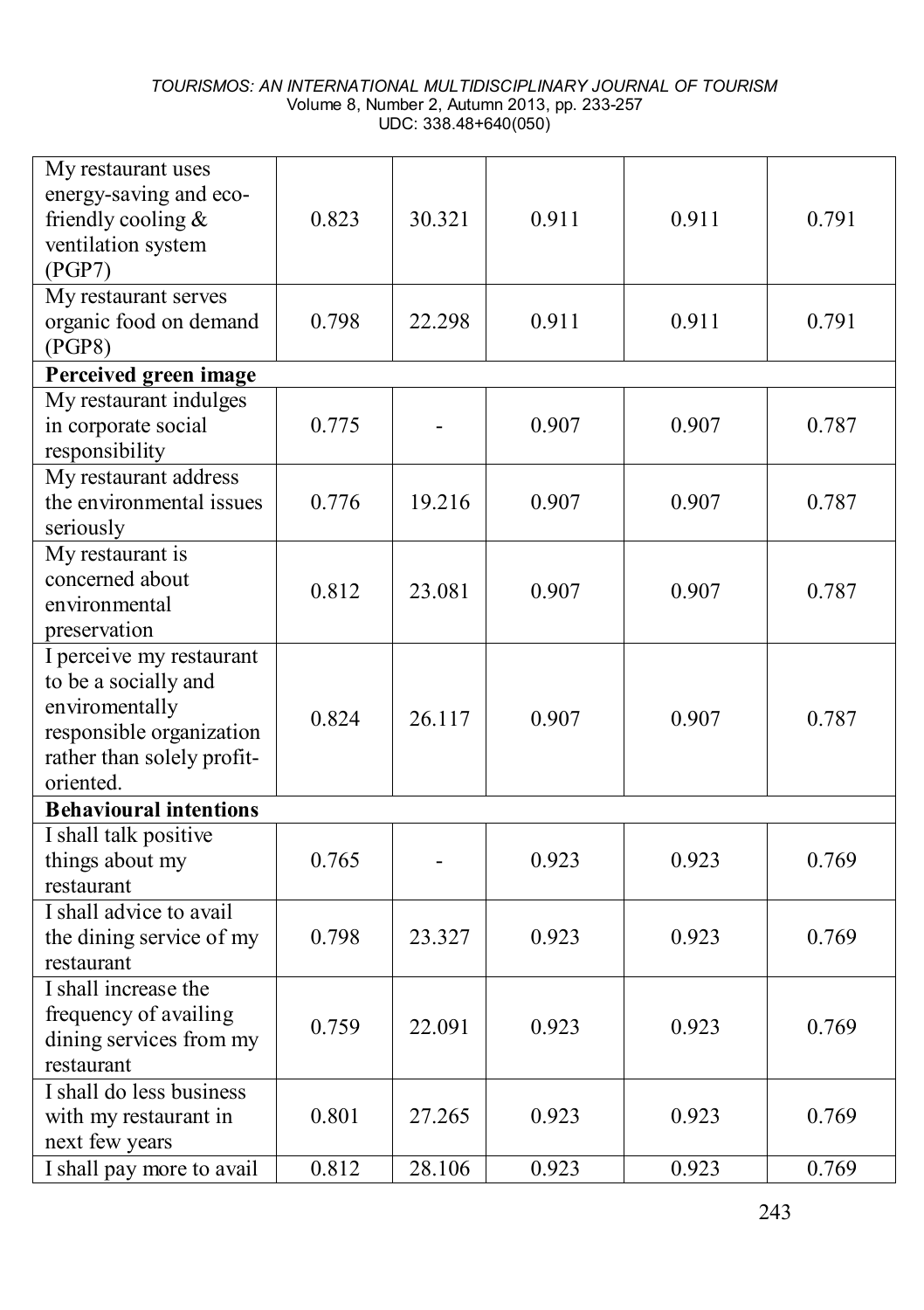| enhanced services                       |                        |        |       |       |       |  |  |  |
|-----------------------------------------|------------------------|--------|-------|-------|-------|--|--|--|
| offered by my restaurant                |                        |        |       |       |       |  |  |  |
| I shall complain to the                 |                        |        |       |       |       |  |  |  |
| service provider in case                | 0.798                  | 23.327 | 0.923 | 0.923 | 0.769 |  |  |  |
| of any problem                          |                        |        |       |       |       |  |  |  |
| I shall complain to an                  |                        |        |       |       |       |  |  |  |
| external agency in case                 | 0.776                  | 25.189 | 0.923 | 0.923 | 0.769 |  |  |  |
| of any problem                          |                        |        |       |       |       |  |  |  |
| <b>Perceived consumer effectiveness</b> |                        |        |       |       |       |  |  |  |
| Green initiatives by                    |                        |        |       |       |       |  |  |  |
| restaurants will address                | 0.875                  |        | 0.914 | 0.914 | 0.799 |  |  |  |
| environmental issues                    |                        |        |       |       |       |  |  |  |
| I believe to invest and                 |                        |        |       |       |       |  |  |  |
| consume green                           |                        |        |       |       |       |  |  |  |
| products/services to                    | 0.849                  | 29.401 | 0.914 | 0.914 | 0.799 |  |  |  |
| arrest ecological                       |                        |        |       |       |       |  |  |  |
| degradation                             |                        |        |       |       |       |  |  |  |
| I recommend others to                   |                        |        |       |       |       |  |  |  |
| invest and consume                      |                        |        |       |       |       |  |  |  |
| green products/services                 | 0.854                  | 31.009 | 0.914 | 0.914 | 0.799 |  |  |  |
| as I believe that it will               |                        |        |       |       |       |  |  |  |
| arrest ecological                       |                        |        |       |       |       |  |  |  |
| problems.                               |                        |        |       |       |       |  |  |  |
| <b>KMO</b>                              |                        |        | 0.908 |       |       |  |  |  |
| Barlett's sphericity                    | Chi-square= $1082.315$ |        |       |       |       |  |  |  |

Bivariate correlations were obtained to assess the relationship between the variables. The results were displayed in Table-3. Correlation results revealed a positive and significant relationship between perceived green practice and perceived green image  $(r=206**, p<0.01)$ , perceived green practice shared positive and significant relationship between attitudinal loyalty ( $r=143**$ ,  $p<0.01$ ), customer advocacy  $(r=.213**)$ ,  $p \le 0.01$ ) and perceived consumer effectiveness ( $r = 426**$ ,  $p \le 0.01$ ), and exhibited a negative and significant relationship with propensity to switch  $(r=-089^*$ ,  $p<0.05$ ). Perceived green image demonstrated strong and positive relationship with attitudinal loyalty ( $r=117**$ ,  $p<0.01$ ), customer advocacy  $(r=.227**, p<0.01)$ , perceived consumer effectiveness  $(r=329**, p<0.01)$ , while it revealed a negative and significant relationship with propensity to switch  $(r=-.101^*, p<0.05)$ . Based on the results of bivariate correlation H1 and H2 were accepted.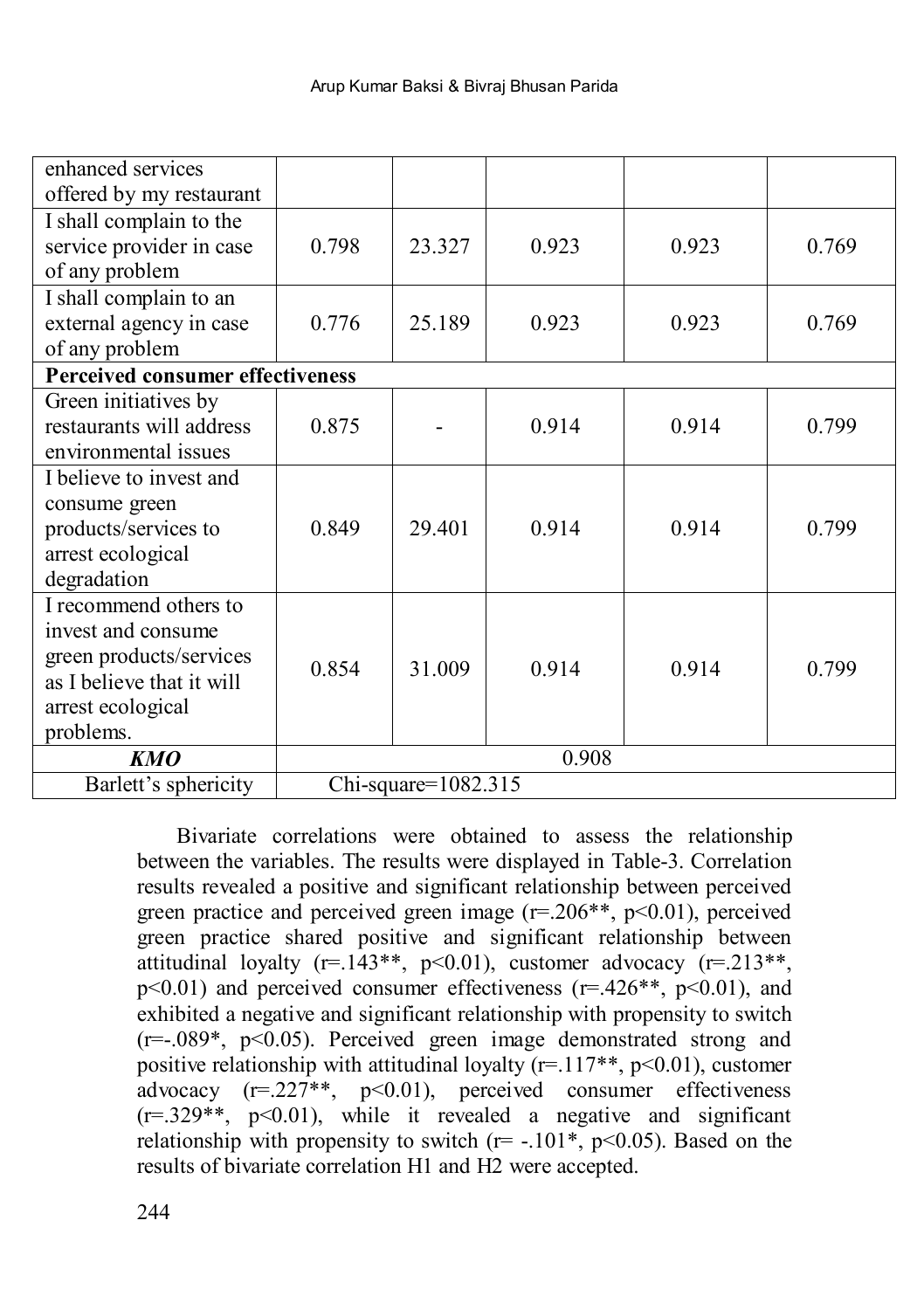Confirmatory factor analysis (CFA) was deployed to understand the convergence, discriminant validity and dimensionality for each construct to determine whether all the 22 items (Table-2) measure the construct adequately as they had been assigned for. LISREL 8.80 programme was used to conduct the Structural Equation Modeling (SEM) and Maximum Likelihood Estimation (MLE) was applied to estimate the CFA models. A number of fit-statistics (Table-7) were obtained. The GFI (0.987) and AGFI (0.975) scores for all the constructs were found to be consistently >.900 indicating that a significant proportion of the variance in the sample variance-covariance matrix is accounted for by the model and a good fit has been achieved (Baumgartner and Homburg, 1996; Hair et al, 1998, 2006; Hulland, Chow and Lam, 1996; Kline, 1998; Holmes-Smith, 2002, Byrne, 2001).

| Variables                                       | Perceived<br>green<br>practice<br>(PGP) | Perceived<br>green<br>image<br>(PGI) | Attitudinal<br>loyalty<br>(AL) | Propensity<br>to switch<br>(P2S) | Customer<br>advocacy<br>(CA) | Perceived<br>consumer<br>effectiveness<br>(PCE) |
|-------------------------------------------------|-----------------------------------------|--------------------------------------|--------------------------------|----------------------------------|------------------------------|-------------------------------------------------|
| Perceived<br>green<br>practice<br>(PGP)         | 1                                       |                                      |                                |                                  |                              |                                                 |
| Perceived<br>green image<br>(PGI)               | $0.206**$                               | 1                                    |                                |                                  |                              |                                                 |
| Attitudinal<br>loyalty (AL)                     | $0.143**$                               | $0.117**$                            | 1                              |                                  |                              |                                                 |
| Propensity<br>to switch<br>(P2S)                | $-0.089*$                               | $-0.101*$                            | $-0.176**$                     | 1                                |                              |                                                 |
| Customer<br>advocacy<br>(CA)                    | $0.213**$                               | $0.227**$                            | $0.314**$                      | $-0.309**$                       | 1                            |                                                 |
| Perceived<br>consumer<br>effectiveness<br>(PCE) | $0.426**$                               | $0.329**$                            | $0.243**$                      | $-0.076*$                        | $0.321**$                    | 1                                               |

**Table 3** Bivariate correlation between the variables

*\*\*Correlation significant at 0.01 level (2-tailed), \*Correlation significant at 0.05 level (2 tailed),*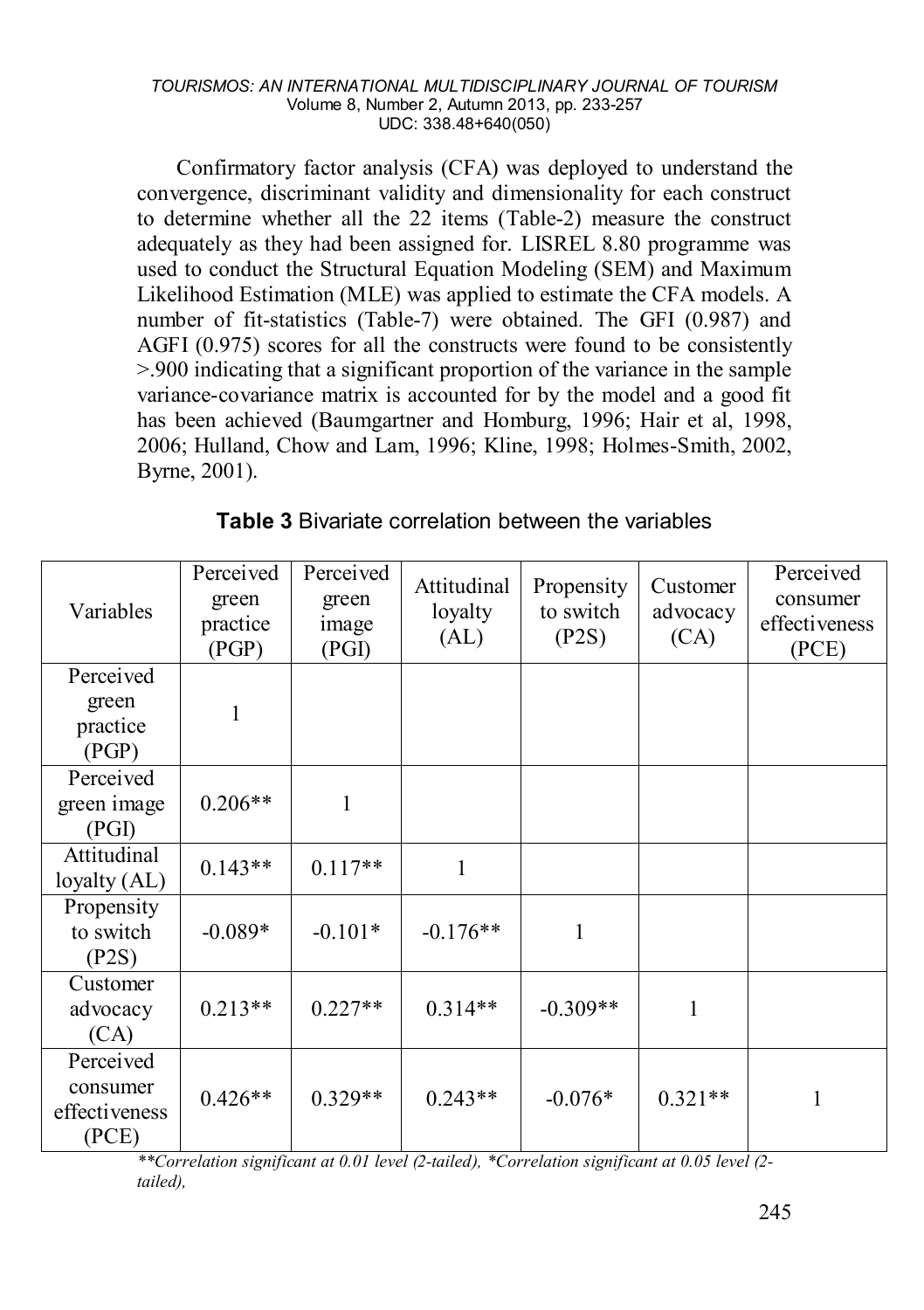The CFI value  $(0.979)$  for all the constructs were obtained as  $> .900$ which indicated an acceptable fit to the data (Bentler, 1992). The RMSEA value obtained  $(0.056)$  is  $\leq 0.08$  for an adequate model fit (Hu and Bentler, 1999). The probability value of Chi-square is more than the conventional  $0.05$  level (P=0.20) indicating an absolute fit of the models to the data.

| Fit<br>indice | $\sim$<br>∼ | df | p    | GFI  | AGF   | CFI  | <b>RMR</b> | <b>RMSE</b> |
|---------------|-------------|----|------|------|-------|------|------------|-------------|
|               |             |    |      |      |       |      |            |             |
| Values        | 189.0       |    | 0.00 | 0.98 | 0.975 | 0.97 | 0.04       | 0.056       |
|               |             |    |      |      |       |      |            |             |

**Table 7** Summary of fit indices

Structural Equation Modeling (SEM) was used to test the relationship among the constructs. All the 18 paths drawn were found to be significant at  $p<0.05$ . The research model holds well (Fig.2) as the fit-indices supported adequately the model fit to the data. The double-curved arrows indicate co-variability of the latent variables. The residual variables (error variances) are indicated by  $C1$ ,  $C2$ ,  $C3$ , etc. The regression weights are represented by λ. The co-variances are represented by β. To provide the latent factors an interpretable scale; one factor loading is fixed to 1 (Hox & Bechger).

## **Figure 2** Structural model for the proposed research model framework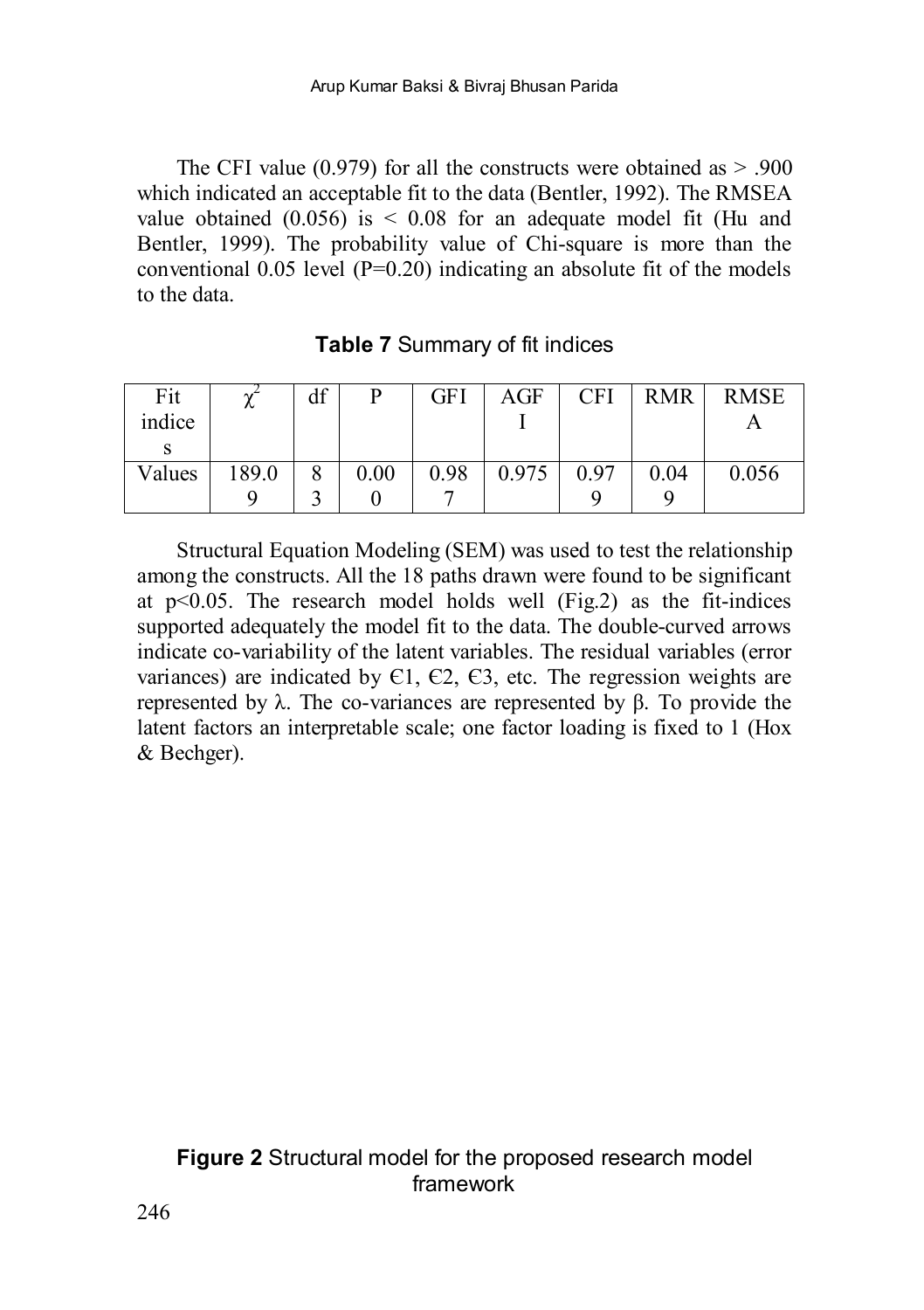

A multiple group analysis (Jeong & Jang, 2010) was conducted to understand and estimate the moderating effects of perceived consumer effectiveness (PCE) on perception of green practices-perceived green image-behavioural intention link. The median value of PCE ( 5.08) was used to segment the respondents into three groups with  $>5.08$  (n=197) (termed as pro-greens), with =5.08 (n=239) (termed as neutra-greens) and <5.08 (n=153) (termed as anti-greens). Three structural results were obtained. Fig.2 represented the structural model for pro-greens with PCE median value >5.08. All the three paths representing relationship between perceived green practices and perceived green image, between perceived green image and behavioural intention and between perceived green practices and behavioural intention were found to be significant at p< 0.01. Fig.3 is the structural model for anti-greens with PCE median value <5.08. Although path relationship between perceived green practices and perceived green image was found to be significant at  $p < 0.001$ , the path relationships between perceived green image and behavioural intention and perceived green practices and behavioural intention were found insignificant. Fig.4 is the structural manifestation for neutra-greens where all the three paths were found to be significant at  $p < 0.01$ .

### **Figure 3** Structural model for pro-greens with PCE median value >5.08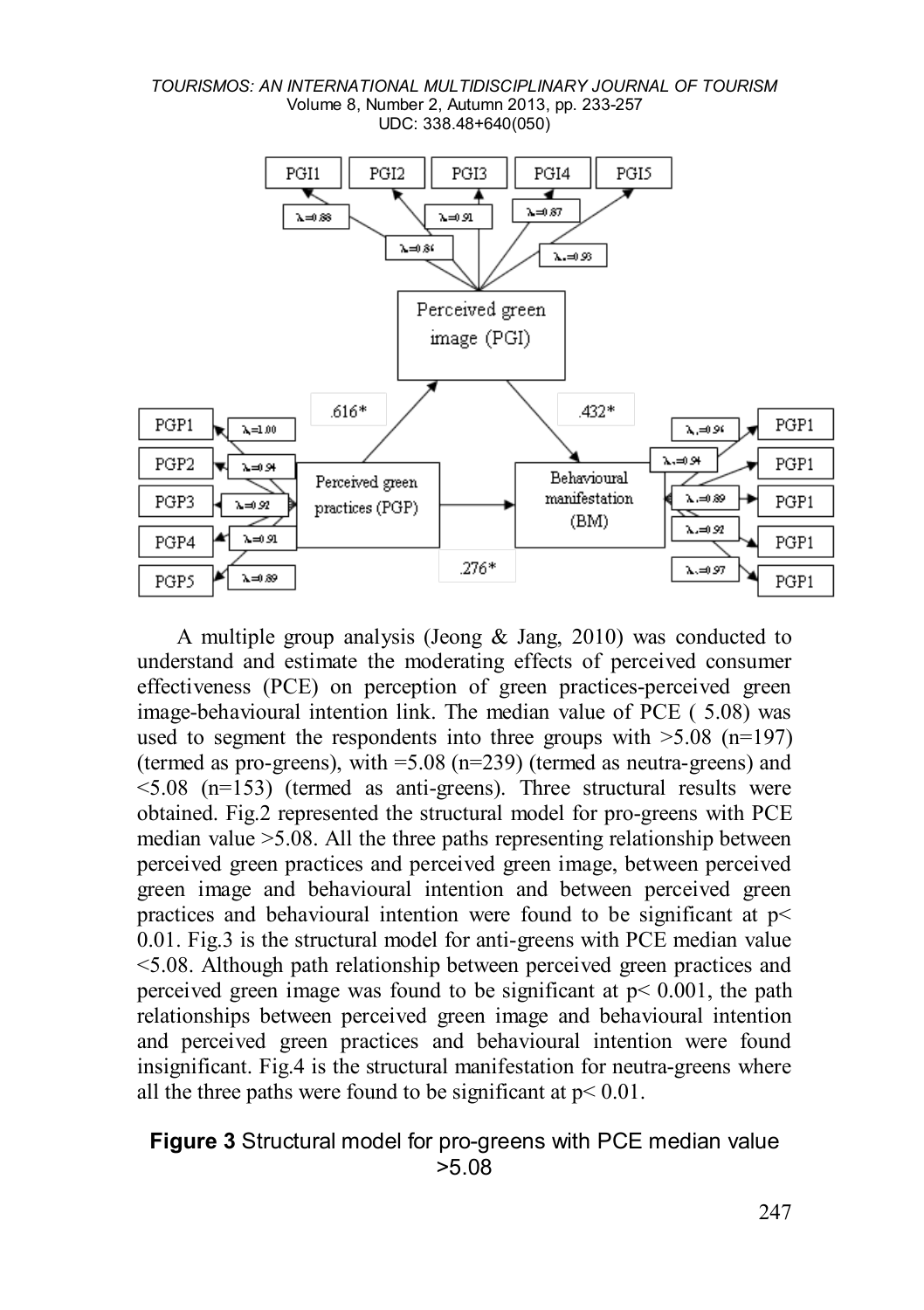

**Figure 4** Structural model for anti-greens with PCE median value <5.08



248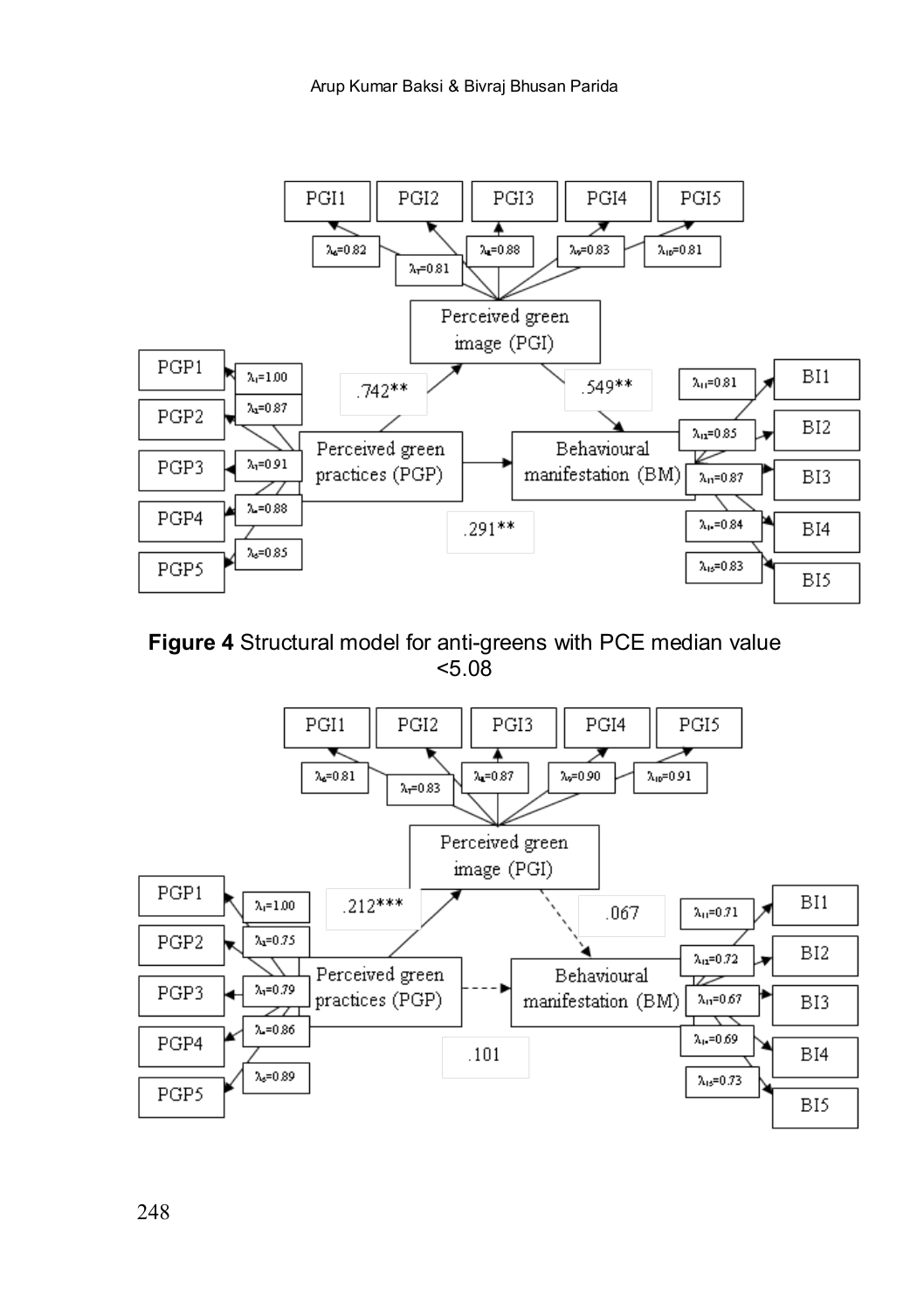

**Figure 5** Structural model for neutra-greens with PCE median value =5.08

The total effect of perceived green practices (PGP) on behavioural intention was calculated for all the three segments of customers. The total effect of PGP on BI for the pro-greens were calculated to be 0.698 (.742 x  $.549 + .291$ ). The total effect of PGP on BI for the anti-greens was same as the relation coefficient between PGP and PGI  $(.212***)$  as the other two paths namely between PGI and BI and between PGP and BI were found to be insignificant. The total effect of PGP on BI for the neutragreens were calculated to be  $0.257$  (.195 x .202 + .218). The comparative study between the three groups indicated that the consumers with high PCE are better correlated with behavioural intention via direct and indirect routes through perceived green practices and perceived green image.

**Table 8a** Regression coefficients and Collinearity statistics for progreens (PCP>.508)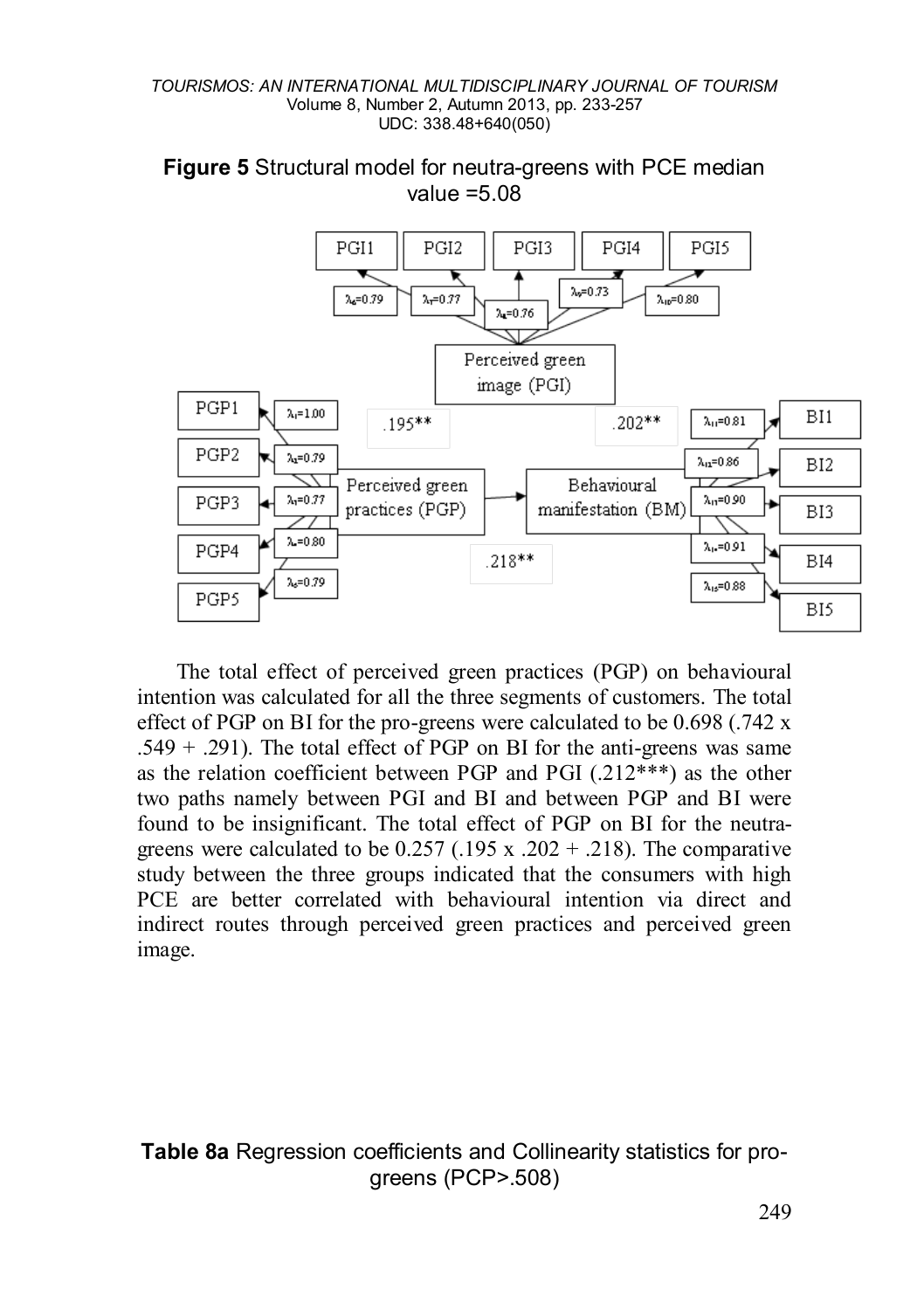|   | Independent variable: PGP, dependent variable: PGI |              |    |          |     |            |           |                  |               |     |            |                   |        |
|---|----------------------------------------------------|--------------|----|----------|-----|------------|-----------|------------------|---------------|-----|------------|-------------------|--------|
|   | Model                                              | <b>ANOVA</b> |    |          |     |            |           | Unstd.<br>Coeff. |               |     | Si         | Collin<br>earity  |        |
|   |                                                    | Su<br>m      | df | Me<br>an | F   | Si<br>g.   | B         | St<br>d.         | β             | t   | g.         | T<br>ol           | V<br>I |
|   | Regr                                               | 54.          | 6  | 9.0      | 462 | $\Omega$ . |           |                  |               |     |            |                   |        |
|   | Resi                                               | 1.3          | 5  | .00.     |     |            |           |                  |               |     |            |                   |        |
|   | Total                                              | 55.          | 5  |          |     |            |           |                  |               |     |            |                   |        |
|   | (Con                                               |              |    |          |     |            | $\cdot$ 1 | $\Omega$ .       |               | 6.3 | $\Omega$ . |                   |        |
|   | PGP1                                               |              |    |          |     |            | .2        | $\Omega$ .       | $\mathcal{A}$ | 58. | $\Omega$   | $\cdot^8$         | 1      |
| 1 | PGP <sub>2</sub>                                   |              |    |          |     |            | $\Omega$  | 2.               | $\Omega$ .    | 12. | $\Omega$ . | 9.                | 1      |
|   | PGP3                                               |              |    |          |     |            | $\cdot$ 1 | $\Omega$ .       | $\cdot$ 3     | 26. | $\Omega$ . | 9.                | 1      |
|   | PGP4                                               |              |    |          |     |            | $\cdot$ 1 | $\Omega$ .       | $\cdot$ 1     | 14. | $\Omega$ . | $\cdot^8$         | 1      |
|   | PGP <sub>5</sub>                                   |              |    |          |     |            | $\cdot$   | 1.               | $\Omega$      | 5.4 | $\cdot$ 1  | .6                | 1      |
|   | PGP <sub>6</sub>                                   |              |    |          |     |            | $\cdot$ 1 | $\Omega$ .       | $\cdot$ 3     | 52. | $\Omega$ . | .9                | 1      |
|   | PGP7                                               |              |    |          |     |            | $\cdot$ 1 | $\cdot$          | $\mathcal{A}$ | 11. | $\cdot$    | .7                | 1      |
|   | PGP8                                               |              |    |          |     |            | $\Omega$  | $\cdot$ 1        | $\cdot$       | 2.0 | .6         | $\boldsymbol{.8}$ | 1      |

250 Multiple regression analysis were conducted to contrast high (progreens) with low (anti-greens) consumer group (according to PCE) to understand the probable difference in strength of association between perceived green practices (PGP) (as an independent variable) with perceived green image (PGI) and behavioural intention (BI) (dependent variables) between the same. The results of the multiple regression analysis were displayed in Table-8a & 8b and Table-9. To determine the degree of multi-collinearity, the variance inflation factor (VIF) was computed for each independent variable in regression equation. The results suggested that the 'Structural Model for Path Analysis' was worth pursuing as the 'tolerance' value is over 0.200 for each of the independent variable suggesting absence of correlation. The VIF values also did not reveal a considerably high value to 1 confirming non-collinearity as VIF values considerably greater than 1 are indicative of multi-collinearity (Netter et al, 1996) and greater than 2.5 are cause of concern (Allison, 1999) (VIF=1/tolerance). The results showed that while the pro-greens perceived image of their restaurant strongly on the basis of green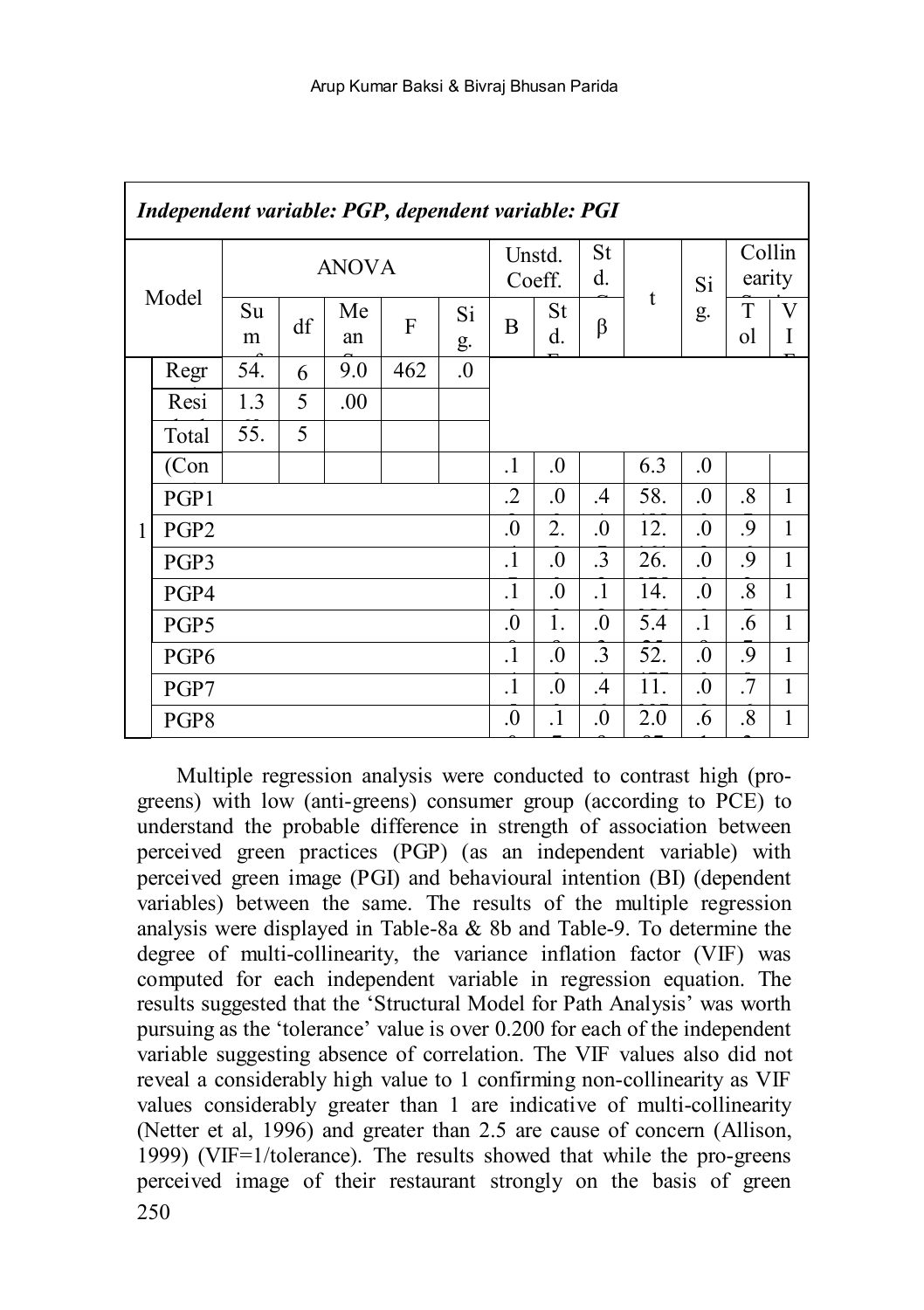practices adopted namely usage of recycle bins  $(\beta = .414, t=58.488,$ p < 01), usage of energy-efficient illumination system ( $\beta$  = .324, t=26.075,  $p<.01$ ), maintenance of greenery ( $\beta$  = .319, t=52.477, p<.01) and moderately on the basis of usage of eco friendly cleaners for furniture and floors  $(6 = .121, t=14.056, p<0.05)$  and usage of energy-saving cooling and ventilation system ( $\beta$  = .469, t=11.007, p<.05), while the anti-greens only framed green-image of their restaurant on the basis of usage of recycle bins ( $\beta$  = .565, t=17.839, p<.01) and maintenance of greenery ( $\beta$  = .619,  $t=32.651$ ,  $p<.01$ ). Probably lack of awareness amongst the anti-greens about the impact level of the measures can be a possible reason for absence of significant association with other green initiatives.

**Table 8b** Regression coefficients and Collinearity statistics for progreens (PCP>.508)

|       | Independent variable: PGP, dependent variable: BI |         |              |          |     |            |            |            |            |     |            |                   |        |
|-------|---------------------------------------------------|---------|--------------|----------|-----|------------|------------|------------|------------|-----|------------|-------------------|--------|
|       |                                                   |         | <b>ANOVA</b> |          |     |            |            |            | St<br>d.   | t   | Si         | Collin<br>earity  |        |
| Model |                                                   | Su<br>m | df           | Me<br>an | F   | Si<br>g.   | B          | St<br>d.   | β          |     | g.         | T<br>ol           | V<br>I |
|       | Regr                                              | 54.     | 6            | 9.0      | 462 | $\Omega$ . |            |            |            |     |            |                   |        |
|       | Resi                                              | 1.3     | 5            | .00      |     |            |            |            |            |     |            |                   |        |
|       | Total                                             | 55.     | 5            |          |     |            |            |            |            |     |            |                   |        |
|       | (Con                                              |         |              |          |     |            | .2         | $\Omega$ . |            | 9.3 | $\Omega$ . |                   |        |
|       | PGP1                                              |         |              |          |     |            | .6         | $\Omega$ . | .5         | 75. | $\Omega$ . | .6                | 1      |
| 1     | PGP <sub>2</sub>                                  |         |              |          |     |            | $\cdot$    | 3.         | $\cdot$    | 17. | $\Omega$   | .7                | 1      |
|       | PGP3                                              |         |              |          |     |            | .2         | $\Omega$ . | .3         | 14. | $\Omega$ . | .9                | 1      |
|       | PGP4                                              |         |              |          |     |            | $\cdot$ 1  | $\Omega$ . | $\cdot$ 3  | 12. | $\Omega$ . | $\boldsymbol{.8}$ | 1      |
|       | PGP <sub>5</sub>                                  |         |              |          |     |            | $\Omega$   | 1.         | $\Omega$   | 5.4 | $\cdot$ 1  | .6                | 1      |
|       | PGP <sub>6</sub>                                  |         |              |          |     |            |            |            | .5         | 48. | $\Omega$ . | $\cdot^8$         | 1      |
|       | PGP7                                              |         |              |          |     |            | $\Omega$ . | $\cdot$    | $\Omega$ . | 4.7 | .5         | .6                | 1      |
|       | PGP8                                              |         |              |          |     |            | $\Omega$   | $\cdot$    | $\cdot$    | 3.1 | .3         | .6                | 1      |
|       |                                                   |         |              |          |     |            |            |            |            |     |            |                   |        |

**Table 9** Regression coefficients and Collinearity statistics for antigreens (PCP<.508)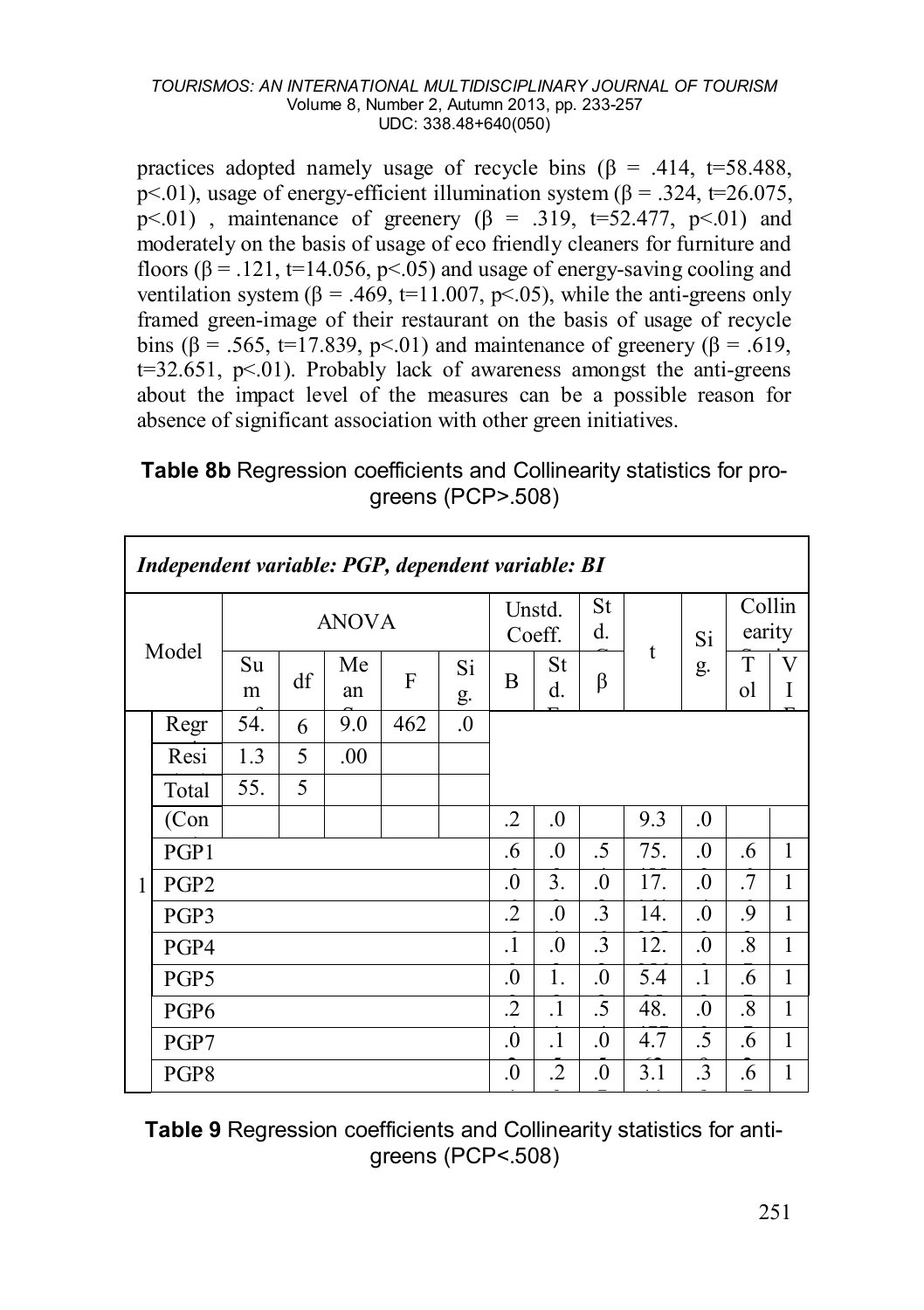$\overline{1}$ 

|   | Independent variable: PGP, dependent variable: PGI |         |              |          |     |          |                  |            |                  |            |               |                  |        |
|---|----------------------------------------------------|---------|--------------|----------|-----|----------|------------------|------------|------------------|------------|---------------|------------------|--------|
|   | Model                                              |         | <b>ANOVA</b> |          |     |          |                  |            | St<br>d.         |            | Si            | Collin<br>earity |        |
|   |                                                    | Su<br>m | df           | Me<br>an | F   | Si<br>g. | B                | St<br>d.   | β                | t          | g.            | T<br>ol          | V<br>1 |
|   | Regr                                               | 63.     | 1            | 63.      | 318 | $.00\,$  |                  |            |                  |            |               |                  |        |
|   | Resi                                               | 136     | 5            | .20      |     |          |                  |            |                  |            |               |                  |        |
|   | Total                                              | 200     | 5            |          |     |          |                  |            |                  |            |               |                  |        |
|   | (Con                                               |         |              |          |     |          | .5               | $\cdot$    |                  | 1.9        | $\Omega$ .    |                  |        |
|   | PGP1                                               |         |              |          |     | 1.       | $\Omega$ .       | .5         | 17.              | $\Omega$ . | $\cdot^8$     | $\mathbf{1}$     |        |
| 1 | PGP <sub>2</sub>                                   |         |              |          |     |          | $\overline{0}$ . | 3.         | $\cdot$          | 3.1        | $\cdot$ 3     | .6               | 1      |
|   | PGP3                                               |         |              |          |     |          | $\cdot$          | 1.         | $\Omega$ .       | 5.0        | $\cdot$       | .5               | 1      |
|   | PGP4                                               |         |              |          |     |          | $\Omega$ .       | $\Omega$ . | $\Omega$ .       | 3.0        | $\cdot$       | .7               | 1      |
|   | PGP <sub>5</sub>                                   |         |              |          |     |          | $\overline{0}$ . | 1.         | $\cdot$ 1        | 8.4        | $\Omega$      | .6               | 1      |
|   | PGP <sub>6</sub>                                   |         |              |          |     |          | .2               | $\cdot$    | .6               | 32.        | $\Omega$ .    | 9.               | 1      |
|   | PGP7                                               |         |              |          |     |          | $\Omega$         | $\Omega$ . | $\Omega$         | 2.0        | $\mathcal{A}$ | .7               | 1      |
|   | PGP8                                               |         |              |          |     |          | $\cdot$          | $\cdot$    | $\boldsymbol{0}$ | 1.0        | .2            | .5               | 1      |
|   |                                                    |         |              |          |     |          |                  |            |                  |            |               |                  |        |

Table 8b displayed the results between the associationship and dependability of perceived green practices (PGP) and behavioural intention (BI) for the pro-greens. The results revealed that behavioural intention of the consumers with high level of PCE is influenced by the perceived green practices of their restaurants namely usage of recyclable bins (β = .549, t=75.488, p<.01), usage of energy efficient lighting (β = .367,  $t=14.005$ ,  $p<.05$ ), usage of environment friendly floor and furniture cleaners ( $\beta$  = .321, t=12.056, p<.05) and maintenance of greenery ( $\beta$  =  $.542$ ,  $t=48.477$ ,  $p<01$ ). The results indicated that perceived green practices can be an useful predictor towards formation of image of the restaurants as well as behavioural attitude of the customers. Regression analysis for the low PCE group (anti-greens) was not carried out as the structural model did not indicate a significant path relationship between perceived green practices (PGP) and behavioural intention. The results on structural path analysis and multiple analysis supported H3 and H4.

# **CONCLUSIONS**

 $\overline{1}$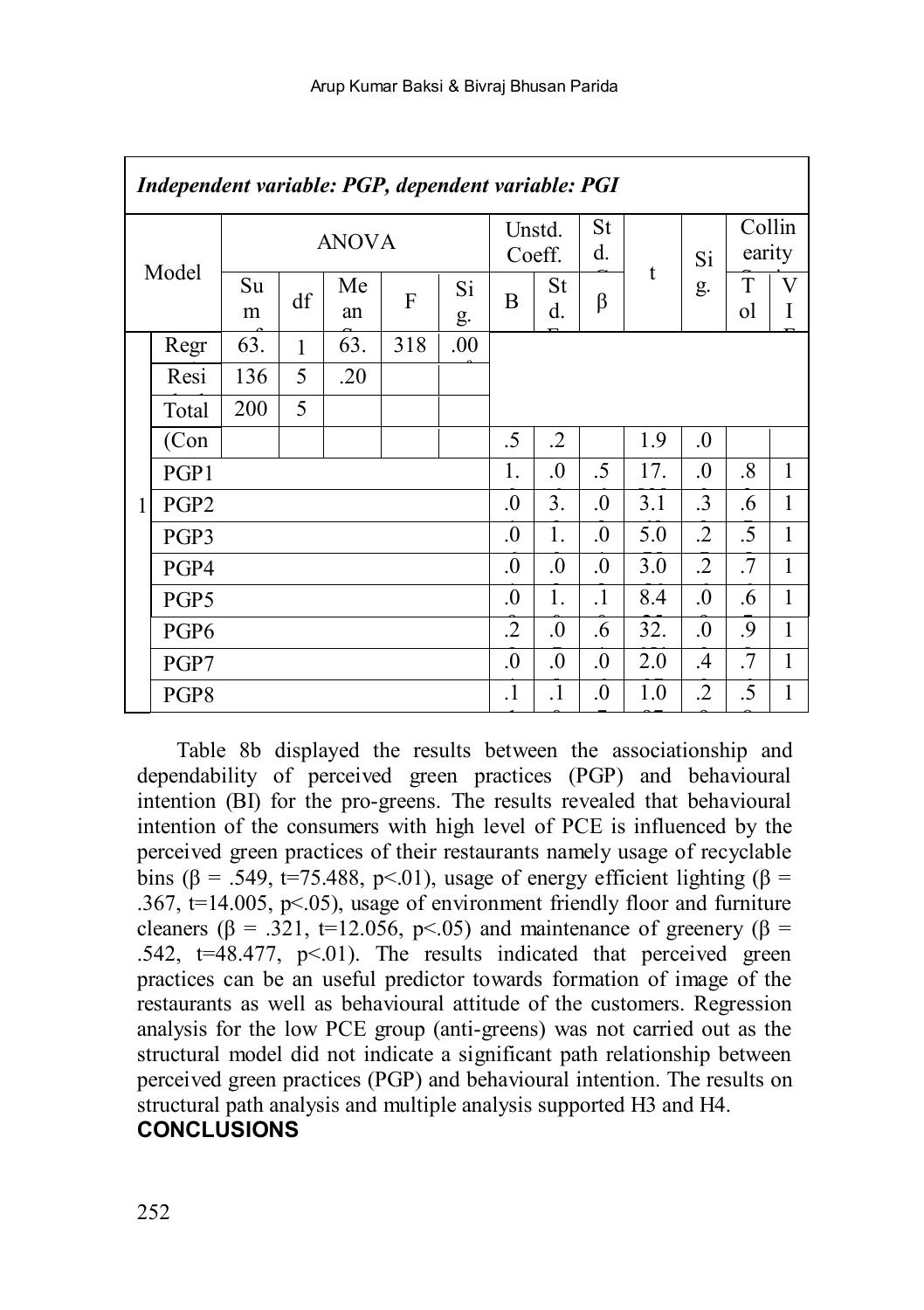The study entered into a relatively unexplored area in the context of India market and tried to empirically investigate the impact green marketing-as a relatively novel business trend on consumer behaviour, specifically, on consumer perception of firm image and subsequent behavioural intention of the consumers. The study was carried out on some selected restaurants in southern part of West Bengal which are projecting themselves to be carrying out eco-friendly operations while running their business and offering products/services to their customers.

The study revealed that consumers availing restaurant services can be categorized into segments on the basis of criteria called perceived consumer effectiveness (PCE) which reflects their attitude and beliefs that might positively influence environmental issues. The study reflected that consumers with high PCE are more enlightened and concerned about environmental hazards and considers pro-environmental practices as an important element to perceive image of firms and their subsequent behavioural intention is also influenced by their firm image perception. It was revealed that consumers with high PCE level and with better greenimage perception of their firms tend to be more loyal and displayed lesser propensity to switch and increased positive customer advocacy. The study also brought forward that organic food consumption is still not considered to be an important perceived green practice of restaurants. Probably cost is a potential factor to explain the issue.

The study had major managerial implications. As perception of green practices emerged as a potential factor to perceive green image, employees of firms pursuing eco-friendly marketing should initiate communication with the consumers explaining the green initiatives adopted by them and stating what triggered them to adopt such strategy.

Future expansion of the study can be made by incorporating demographic influence on perceived image and vis-à-vis behavioural intention. In addition, price-sensitivity study may be conducted as a measure towards adoption of green services. A longitudinal study should be done to identify the gradual shift in perception and adoption of proenvironmental consumer behaviour.

### **REFERENCES**

Accinelli, E., Brida, J.G. & Carrera, E. (2007). The effects on environmental investment of changes in tourism demand. *Tourismos,* Vol. 2, No.2, pp.129-140.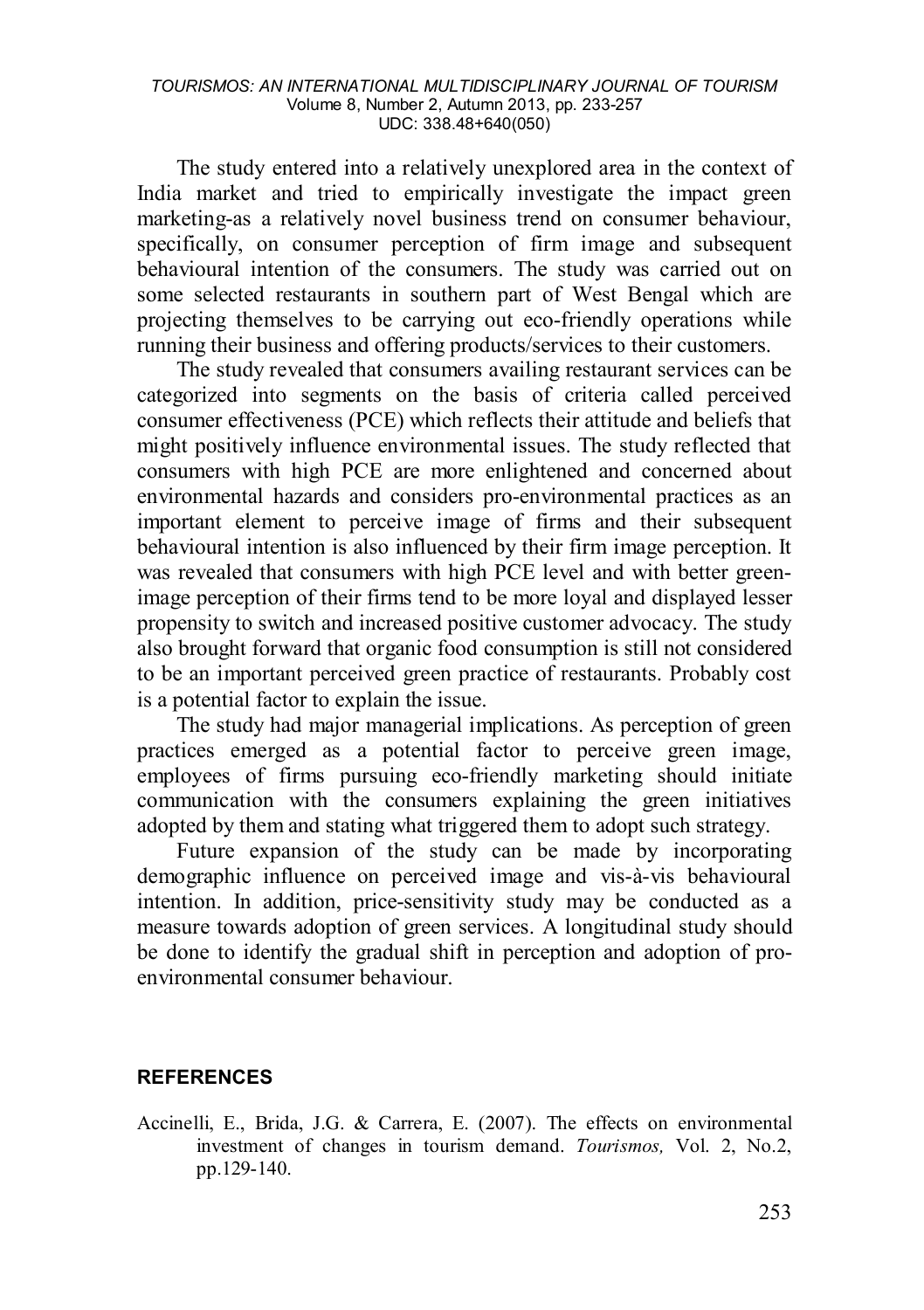- Alexander, S. (2002). Green hotels: Opportunities and resources for success. Zero Waste Alliance, 2-9.
- Alkibsi, S. & Lind, M. (2011). Customer perceptions of technology-based banking service quality provided by banks operating in Yemen. *Paner presented at the* European, Mediterranean & Middle Eastern Conference on Information Systems 2011 (EMCIS2011) May 30-31 2011, Athens, Greece.
- Amposta, J.B. (2008) Looking for environmental excellence in tourist destinations. *Tourismos,* Vol. 4, No.2, pp.91-106.
- Andreassen, T.W. & Lindestad, B. (1998). The antecedents and consequences of customer satisfaction for firms. *Marketing Science*, Vol. 2, pp.125-143
- Baros, Z. & David, L.D. (2007) Environmentalism and sustainable development from the point of view of tourism. *Tourismos,* Vol. 2, No.2, pp.141-152
- Baumgartner, H. & Homburg, C. (1996). Applications of structural equation modeling in marketing and consumer research: A review. *International Journal of Research in Marketing*, Vol. 13, pp.139-161.
- Becken, S. & Simmons, D.G. (2002). Understanding energy consumption pattern of tourist attractions and activites in New Zealand. *Tourism Management*, Vol. 23, pp.343-354.
- Bentler, P.M. (1992). On the fit of models to covariances and methodology to the Bulletin. *Psychological Bulletin*, Vol. 112, No.3, pp.400-404.
- Bloemer, J. & de Ruyter, K. (1998). On the relationship between store image, store satisfaction and store loyalty. *European Journal of Marketing*, Vol. 32, No.5/6, pp.499-513.
- Bohdanowicz, P. (2005). European hoteliers' environmental attitudes: greening the business. *Cornell Hotel and Restaurant Administration Quarterly*, Vol. 46, No.2, pp.188-213.
- Bohdanowicz, P. & Martinac, I. (2003). Attitudes towards sustainability in chain hotels- Results of a European survey. *Presented in International conference on smart and sustainable built environment*, *27th-29th June, Sao Paolo, Brazil*, Vol. 19, No.21, pp. 1-10.
- Chan, R.Y.K. & Lau, L.B.Y. (2000). Antecedents of green purchases: A survey in China. *Journal of Consumer Marketing,* Vol. 17, No.4, pp.338-357.
- Choi, G. & Parsa, H.G. (2006). Green Practices II: Measuring restaurant managers' psychological attributes and their willingness to charge for the "Green Practices". *Journal of Foodservice Business Research*, Vol. 9, No.4, pp.41-50.
- Cooper D.R. & Schindler P.S. (1998) *Business research methods.* Boston, McGraw Hill.
- Dascalaki, E. & Balaras, C.A. (2004). Xenios-a methodology for assessing refurbishment scenarios and the potential of application of RES and RUE in hotels. *Energy and Buildings*, Vol. 36, pp.1091-1105.
- Deng, S. (2003). Energy and water uses and their performance explanatory indicators in hotels in Hong Kong. *Energy and Buildings*, Vol. 35, pp.775- 784.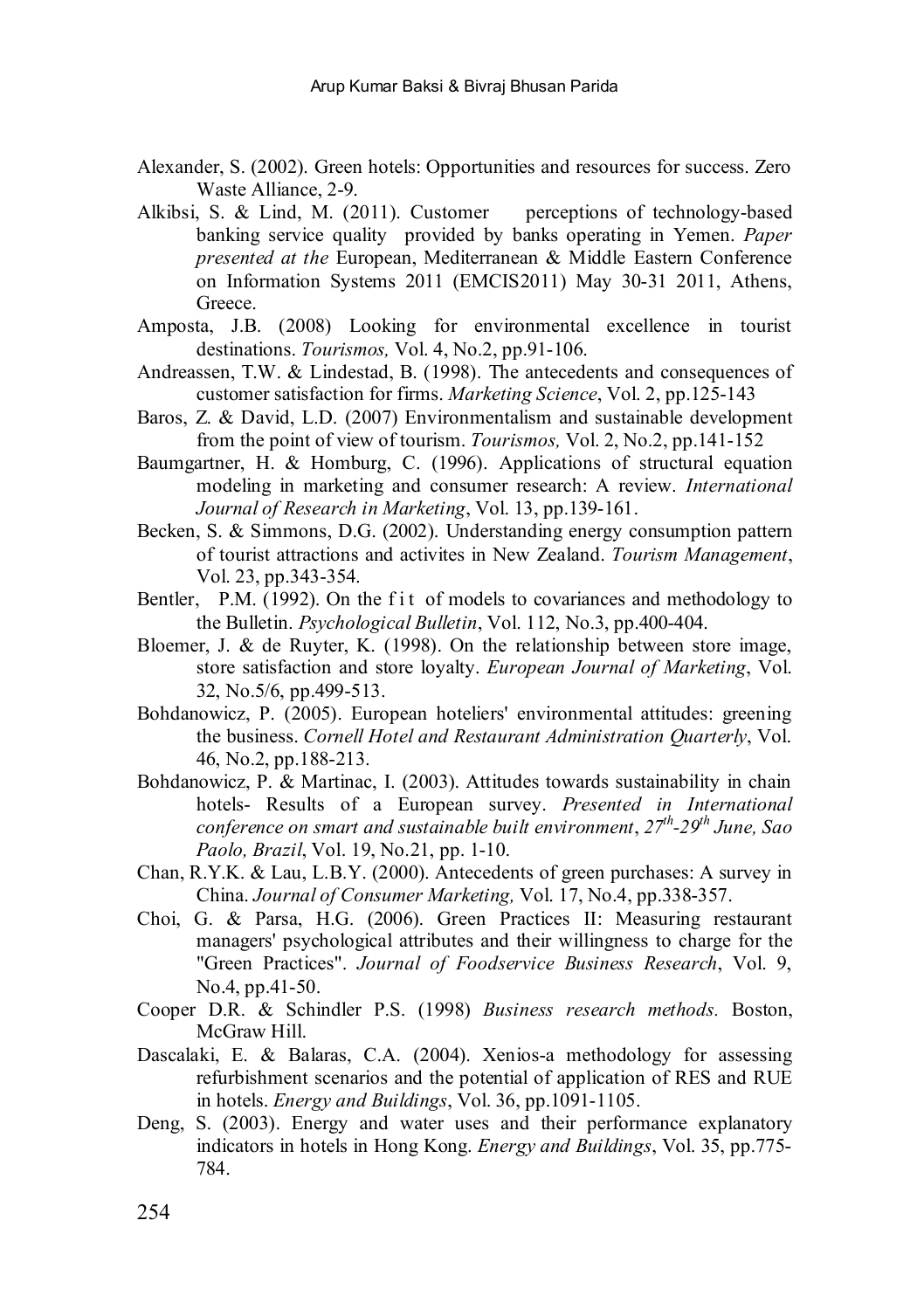- do Paco, F., Arminda, M., Raposo, B. & Lino, M. (2009). Identifying the green consumer: A segmentation study. *Journal of Targeting, Measurement and Analysis for Marketing*, Vol. 17, No.1, pp.17-25.
- D'Souza, C., Taghian, M. & Khosla, R. (2007). Examination of environmental beliefs and its impact on the influence of price, quality and demographic characteristics with respect to green purchase intention. *Journal of Targeting, Measurement and Analysis for Marketing*, Vol. 15, No.2, pp.69-78.
- Dutta, K., Umashankar, V., Choi, G. & Parsa, H.G. (2008). A Comparative study of consumers' green practice orientation in India and the United States: A study from the restaurant industry. *Journal of Foodservice Business Research,* Vol. 11, No.3, pp.269-285.
- Gavruchenko T., Baltas G., Chatzitheodoridis F. & Hadjidakis S. (2003). Comparative marketing strategies for organic olive oil: The case of Greece and Holland, "The Market for Organic Products in the Mediterranean Region". IAMC, Chania, pp. 247-255. Cahiers Options Mediterannéenes, Vol 61. http://ressources.ciheam.org/om/pdf/c61/00800167.pdf. Accessed the 12 th of July 2012, at 18:25 pm.
- Gilg, A., Barr, S. & Ford, N. (2005). Green consumption or sustainable lifestyles? Identifying the sustainable consumer. *Futures,* Vol. 37, No.6, pp.481-504.
- Gustin, M.E. & Weaver, A.P. (1996). Are hotels prepared for the environmental consumer? The Council on Hotel. *Restaurant and Institutional Education*, Vol. 20, No.2, pp.1-14.
- Hair, J.F., Anderson, R.E., Tatham, R.L. & William, C.B. (1998). *Multivariate data analysis*, 5th ed. New Jersey, Upper Saddle River, Prentice Hall.
- Han, H., Hsu, L.T. & Sheu, C. (2010). Application of the Theory of Planned Behavior to green hotel choice: Testing the effect of environmental friendly activities. *Tourism Management*, Vol. 31, No.3, pp.325-334.
- Hines. J., Hungerfor, H. & Tomera, A. (1987). Analysis and synthesis of research on responsible environmental behavior. *Journal of Research in Environmental Education*, Vol. 18, No.2, pp.1-8.
- Hulland J, Chow Y.H. & Lam, S. (1996). Use of causal models in marketing research: A review. *International Journal of Research in Management,* Vol. 13, No.2, pp.181-197
- Holmes-Smith, P. (2002). *Applied Structural Equation Modeling using AMOS*. School Research Measurement & Evaluation Services, Australia, Canberra.
- Hox, J.J. & Bechger, T.M. (1998). An introduction to structural equation modeling. *Family Science Review,* Vol. 11, pp.354-373.
- Hu, L. & Bentler, P.M. (1999). Cutoff criteria for fit indexes in covariance structure analysis: conventional criteria versus new alternatives. *Structural Equation Modeling,* Vol. 6, No.1, pp.1-55.
- Jeong, E.H. & Jang, S.C., (2010). Effects of restaurant green practices: Which practices are important and effective? *Emerging Issues and Trends in*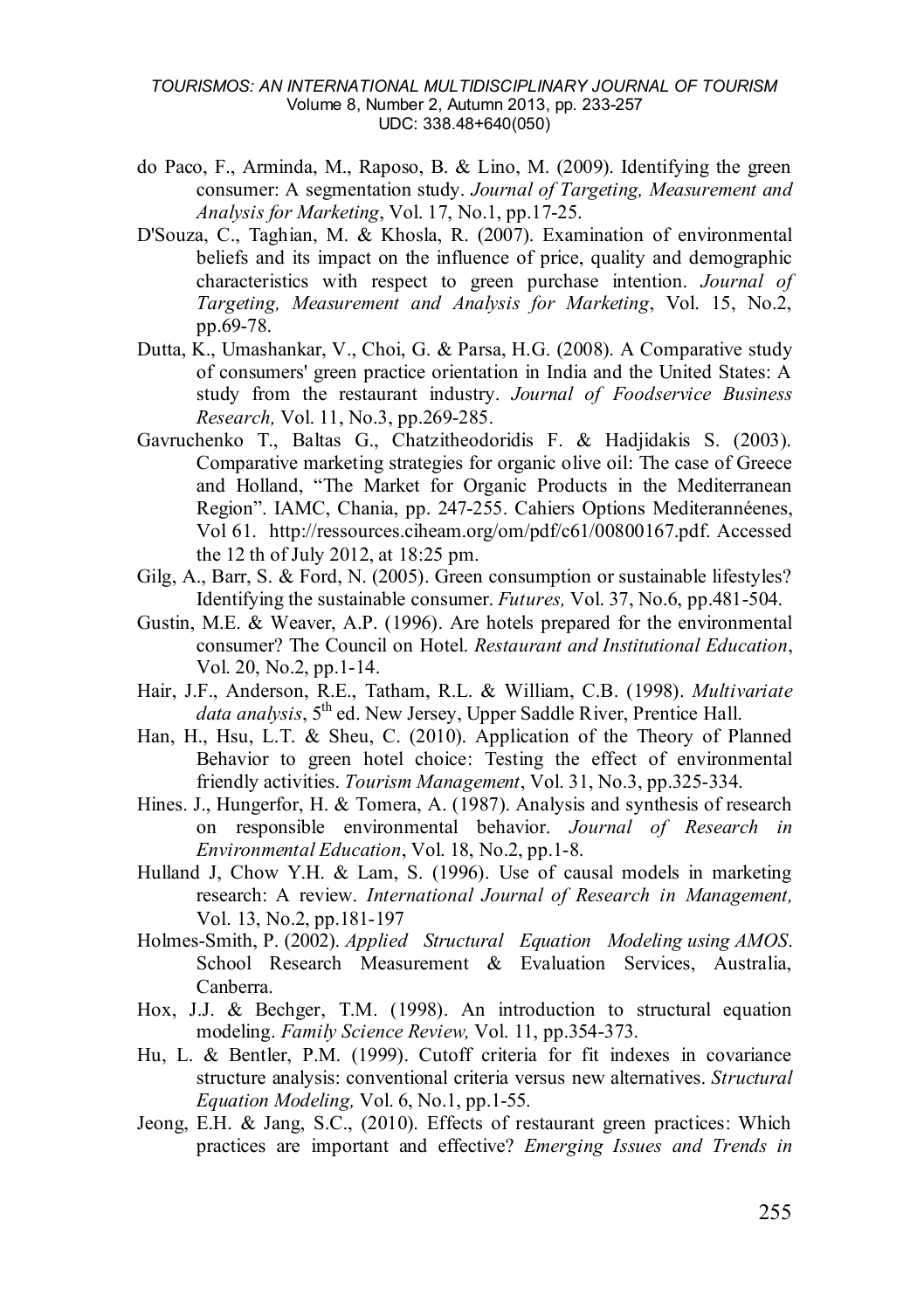*Hospitality and Tourism Research,* Caesars Hospitality Research Summit, 2010.

- Kaiser, H.F. & Cerny, B.A. (1979). Factor analysis of the image correlation matrix. *Educational and Psychological Measurement*, Vol. 39, No.4, pp.711–714.
- Kasim, A. (2007). Corporate Environmentalism in the Hotel Sector: Evidence of Drivers and Barriers in Penang, Malaysia. *Journal of Sustainable Tourism,* Vol. 15, No.6, pp.680-699
- Khairat, G. & Maher, A. (2012). Integrating sustainability into tour operator business: An innovative approach in sustainable tourism. Tourismos, Vol. 7, No.1, pp.213-233.
- LeBlanc, G. & Nguyen, N. (1996). Cues used by customers evaluating corporate image in service firms: an empirical study in financial institutions. *Corporate Communication*, Vol. 1, No.2, pp.30-57.
- Manaktola, K. & Jauhari, V. (2007), Exploring consumer attitude and behaviour towards green practices in the lodging industry in India. *International Journal of Contemporary Hospitality Management,* Vol. 19, No.5, pp.364- 377.
- Nguyen, N. & Leblanc, G. (2001). Corporate image and corporate reputation in customers' retention decisions in services. *Journal of Retailing and Consumer Services*, Vol. 8, pp.227-236.
- Peattie, K. & Crane, A. (2005) Green Marketing: Legend, Myth, Farce or Prophesy? *Qualitative Market Research: An International Journal,* Vol. 8, No.4, pp.357-370
- Potter J. & Williams P. (1996). Consumer attitudes to Healthy restaurant*. Journal of consumer studies and home economic,* Vol. 20, pp.43-51.
- Revilla, G., Dodd, T.H. & C.Hoover, L. (2001). Environmental tactics used by hotel companies in Mexico. *International Journal of Hospitality & Tourism Administration*, Vol. 1, No.3, pp.111-127.
- Richins, H. & Scarinci, J. (2009) Climate change and sustainable practices: A case study of the resort industry in Florida. *Tourismos,* Vol. 4, No.2, pp.107- 128.
- Robertson, T.S. (1993). How to reduce market penetration cycle times. *Sloan Management Review*, Vol. 35, No.1, pp.87-92.
- Ryu, K., Han, H. & Kim, T.H (2008). The relationships among overall quickcasual restaurant image, perceived value, customer satisfaction, and behavioral intentions. *International Journal of Hospitality Management,* Vol. 27, pp.459-469.
- Sandalidou E., George B., Grigoroudis E. & Siskos Y. (2000). Organic and conventional olive oil consumers: A comparative analysis using a customer satisfaction evaluation approach. *MAIC, Chania, Greece. Cahiers Options Mediterannéenes,* pp. Http://ressources.ciheam.org/om/pdf/c61/00800169.pdf. Accessed the 12 th July 2012, at 20:17)